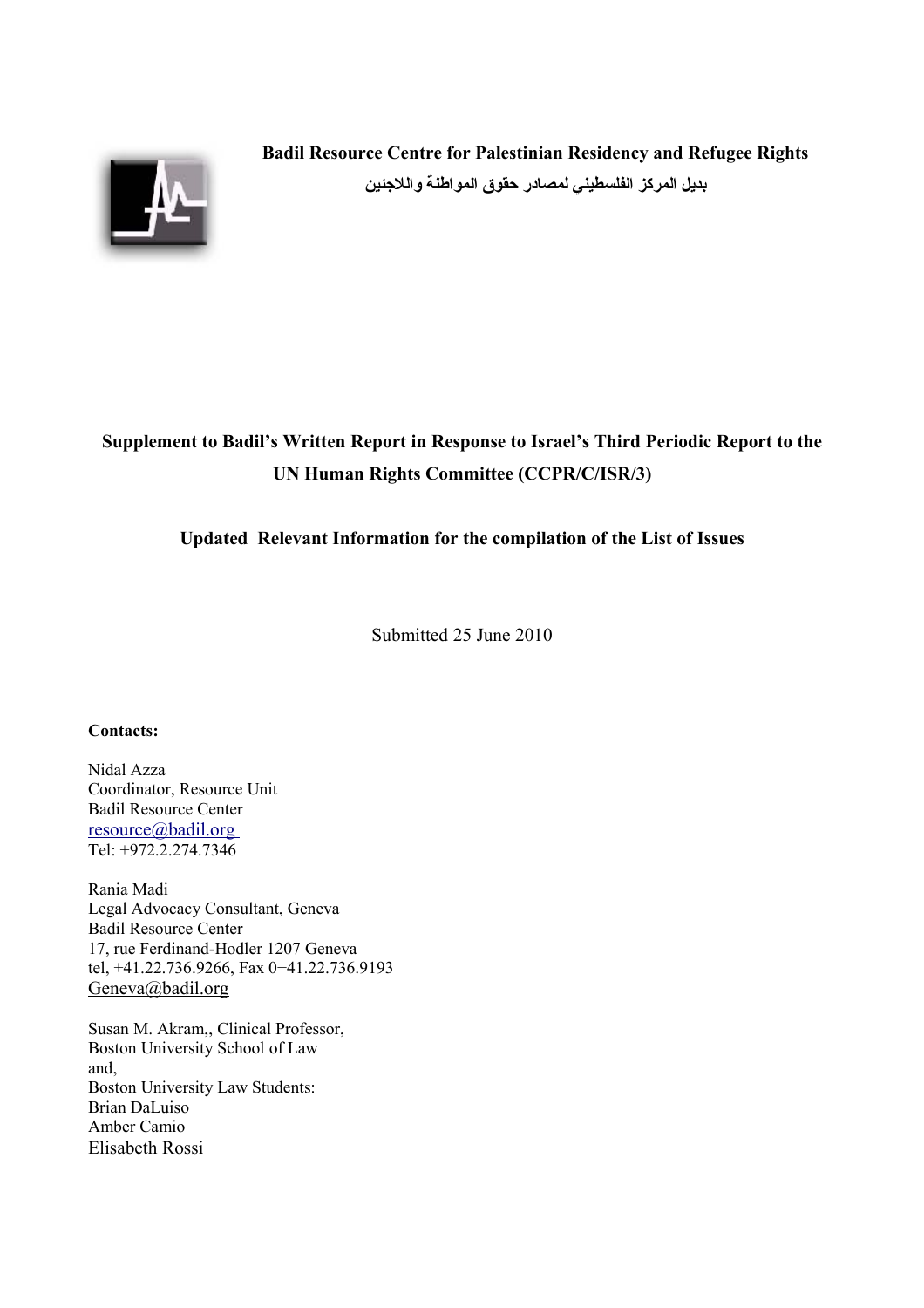# **TABLE OF CONTENTS**

|    |    |                                                                                                                                                                               | Paragraphs | Page              |
|----|----|-------------------------------------------------------------------------------------------------------------------------------------------------------------------------------|------------|-------------------|
| I. |    | <b>INTRODUCTION</b>                                                                                                                                                           | $1-3$      | 3                 |
| П. |    | ISRAEL'S COMPLIANCE WITH ITS OBLIGATIONS UNDER<br><b>THE ICCPR</b>                                                                                                            |            | $\overline{4}$    |
|    |    | Brief Summary of the Legal Framework of Palestinian Rights                                                                                                                    | $4 - 7$    | $4 - 5$           |
|    | 1  | The Right to Self-determination (Article 1)<br>Proposed Questions to the State of Israel (1-3)                                                                                |            | 5                 |
|    |    | Introduction                                                                                                                                                                  | 8          | $5 - 6$           |
|    |    | Land Confiscation and Privatization in the OPT                                                                                                                                | $9 - 17$   | $6 - 9$           |
|    |    | Confiscation and Dislocation from the Apartheid Wall                                                                                                                          | $18 - 21$  | 9                 |
|    |    | Implantation of Jewish-only Colonies in the OPT                                                                                                                               | $22 - 23$  | $10 - 11$         |
|    | 2. | Applicability of the ICCPR in the OPT (Article 2)<br>Proposed Questions to the State of Israel (4)                                                                            | $24 - 31$  | $11 - 14$         |
|    | 3. | Equality and Non-Discrimination (Articles 2(1) and 26)<br>Proposed Questions to the State of Israel (5-6)                                                                     | $32 - 38$  | $14 - 16$         |
|    | 4. | The Right to Remedy (Article 2)                                                                                                                                               | $39 - 46$  | $17 - 19$         |
|    | 5. | Prohibition on Torture (Article 7): Violence and Harassment<br>by Jewish Settlers in the OPT<br>Proposed Questions to the State of Israel (7)                                 | $47 - 50$  | $19 - 20$         |
|    | 6. | Freedom of Movement and Freedom to Choose a Residence<br>$(Article 12(1))$ - Forced Displacement in the OPT and in Israel<br>Proposed Questions to the State of Israel (8-10) |            | 20                |
|    |    | Home Demolitions and Forced Evictions<br>Proposed Questions to the State of Israel (11-13)<br>Israel's "Quiet Transfer" Policy: Revocation of Residency                       | $51 - 58$  | $20 - 22$         |
|    |    | <b>Status</b><br>Proposed Questions to the State of Israel (14)                                                                                                               | $59 - 62$  | $22 - 24$         |
|    | 7. | The Closure Regime and Movement Restrictions<br>Proposed Questions to the State of Israel (15-22)<br>The Rights to Return and Property Restitution (Articles 12(4)            |            | $63 - 64$ 24 - 25 |
|    |    | and $2(3)$ )<br>Proposed Questions to the State of Israel (123-25)                                                                                                            |            | 25                |
|    |    | <b>III. RECOMMENDATIONS FOR CONCLUDING OBSERVATIONS</b>                                                                                                                       |            | $25 - 27$         |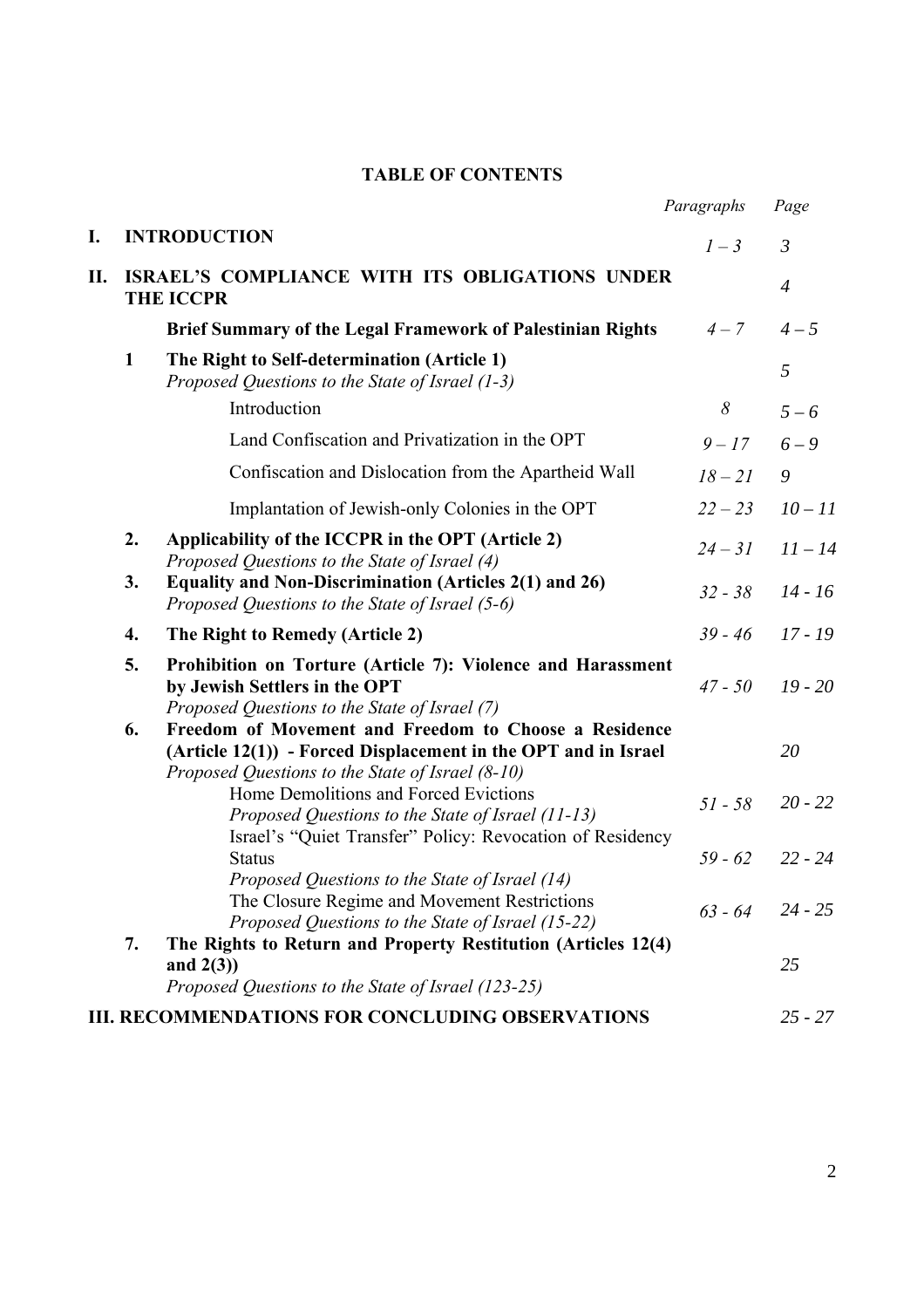## **I. INTRODUCTION**

- 1. *Badil Resource Center* (Badil) is an independent human rights organization based in Palestine. It works to promote a rights-based approach to the issues of Palestinian refugees and internally displaced persons. Badil is registered as a non-governmental organization in the OPT, and has consultative status with ECOSOC. For further information, please see: [www.badil.org.](http://www.badil.org/)
- 2. Badil appreciates the opportunity to submit additional information to the UN Human Rights Committee (HRC) to update its Report of 30 September 2009, with regard to Israel's Israel's Third Periodic Report (CCPR/C/ISR/3) concerning its implementation of the *International Covenant on Civil and Political Rights* (ICCPR).
- 3. This written report is organized by article, and aims at drawing the attention of the HRC to the nature and scope of the forcible displacement and dispossession of the Palestinian population by the State of Israel both in its national borders and the Occupied Palestinian Territory (OPT). Israel's intentional actions and omissions of forcible displacement and dispossession amount to flagrant violations of Article 1 (self-determination); Article 2 (applicability of the Covenant and non-discrimination); Article 7 (prohibition on torture); Article 12 (freedom of movement, freedom to choose residency, and the right to return) and Article 26 (equality before the law). Information submitted in this report is based on the monitoring and documentation work of highly-respected non-governmental organizations in Israel, the Occupied Palestinian Territories, and United Nations organizations with a mandate to monitor and report on human rights conditions in the region.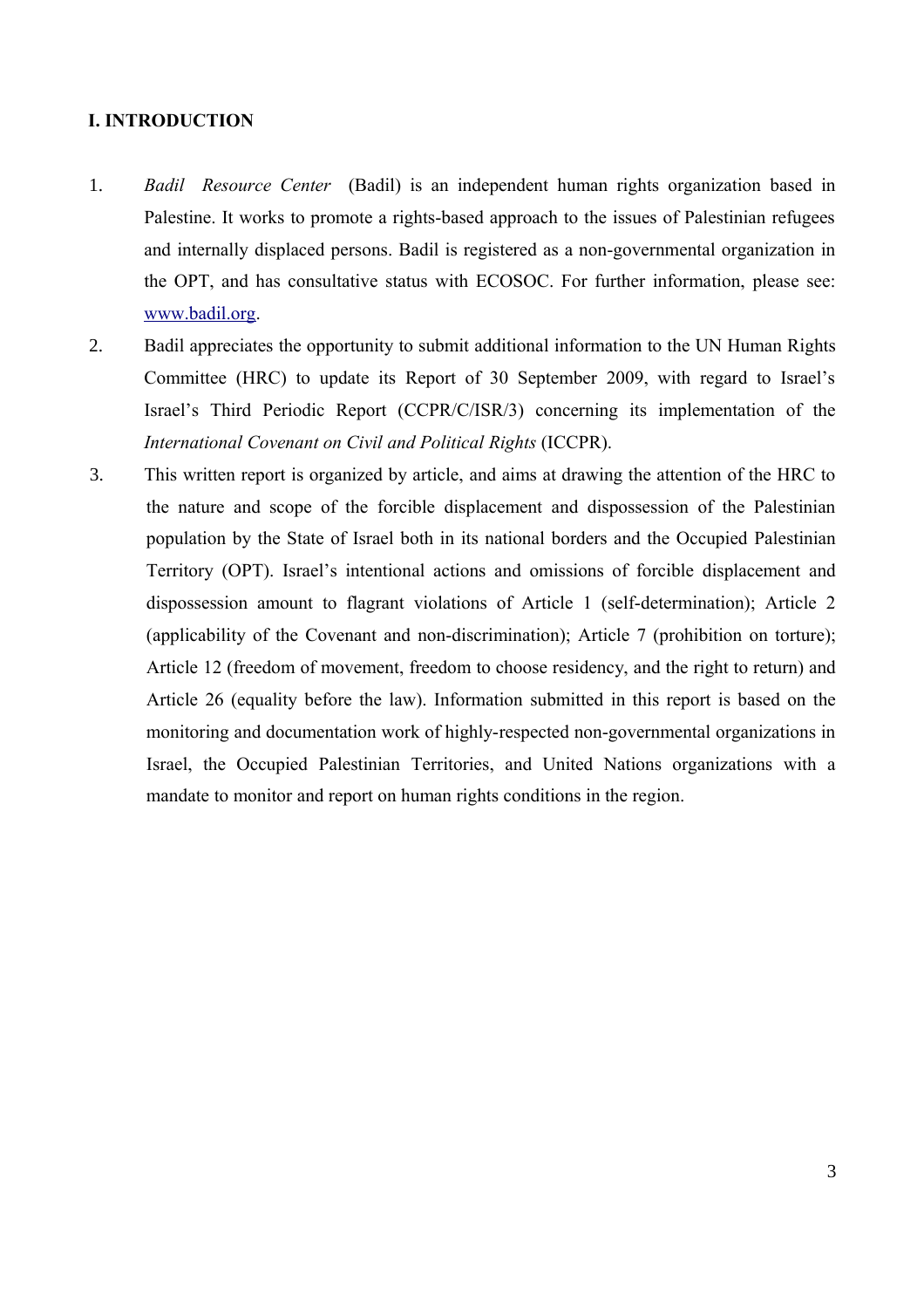# **II. ISRAEL'S COMPLIANCE WITH ITS OBLIGATIONS UNDER THE ICCPR**

## **Brief Summary of the Legal Framework of Palestinian Rights**

- 4. Israel's prolonged occupation of the Palestinian Territory (OPT), armed conflict, population expulsion, land confiscation and implantation of Jewish-only colonies in the OPT has institutionalized a regime of colonization and apartheid. Although belligerent occupation is not *per se* a violation of international law, the conduct of an occupying power is regulated by the rules of armed conflict found in the Hague Regulations of  $1907<sup>1</sup>$  $1907<sup>1</sup>$  and the Fourth Geneva Convention of 1949<sup>[2](#page-3-1)</sup>. Both of these treaties apply to Israel's prolonged occupation of the Palestinian people, and have been flagrantly violated with regard to its actions in the  $OPT<sup>3</sup>$  $OPT<sup>3</sup>$  $OPT<sup>3</sup>$
- 5. Colonization, as defined in the Declaration on the Granting of Independence to Colonial Countries and Peoples  $(1960)^4$  $(1960)^4$ , has two aspects that are proscribed by international human rights and humanitarian law: the crime of aggression over another territory or peoples<sup>[5](#page-3-4)</sup>, and the denial of self-determination of the indigenous population subjected to colonialism.<sup>[6](#page-3-5)</sup>
- 6. Apartheid, one of the most egregious forms of racism, is defined and proscribed under the Convention on the Elimination of Racial Discrimination  $(CERD)^7$  $(CERD)^7$ , the Convention on the Suppression and Punishment of the Crime of Apartheid (Anti-Apartheid Convention)<sup>[8](#page-3-7)</sup>, and the Rome Statute.<sup>[9](#page-3-8)</sup> Apartheid is defined as a crime against humanity.<sup>[10](#page-3-9)</sup>
- 7. The extreme forms of discrimination, racism and dispossession suffered by the Palestinian people for over sixty years reflect massive violations of the international human rights guaranteed under the ICCPR as well as other human rights and humanitarian law. This

<span id="page-3-0"></span><sup>1</sup> Convention (IV) respecting the Laws and Customs of War on Land and its annex: Regulations concerning the Laws and Customs of War on Land, The Hague, 18 October 1907, *available at http://www.unhcr.org/refworld/pdfid/4374cae64.pdf*.

<span id="page-3-1"></span><sup>2</sup> Geneva Convention Relative to the Protection of Civilian Persons in a Time of War 287 (12 Aug. 1949) 75 U.N.T.S 973.

<span id="page-3-2"></span><sup>3</sup> For the applicability of the Hague Regulations as binding customary law and the application of the Fourth Geneva Convention to Israel, s*ee* International Court of Justice, *Legal Consequences of the Construction of a Wall in the Occupied Palestinian Territory*, Advisory Opinion, 9 July 2004, paras. 89, 94, 95.

<span id="page-3-3"></span><sup>4</sup> Declaration on the Granting of Independence to Colonial Countries and Peoples (1960) A/RES/1514 (XV).

<span id="page-3-4"></span><sup>5</sup> *Id*. At 67

<span id="page-3-5"></span><sup>6</sup> *Id.*

<span id="page-3-6"></span><sup>7</sup> International Convention on the Elimination of All Forms of Racial Discrimination (21 Dec. 1965) A/RES/2106 A (XX).

<span id="page-3-7"></span><sup>8</sup> International Convention on the Suppression and Punishment of the Crime of Apartheid (30 Nov. 1973) A/RES/3068 (XXVI)

<span id="page-3-8"></span><sup>9</sup> Rome Statute of the International Criminal Court (17 Jul. 1998) A/CONF.183/9

<span id="page-3-9"></span><sup>10</sup> *Id*. at 7.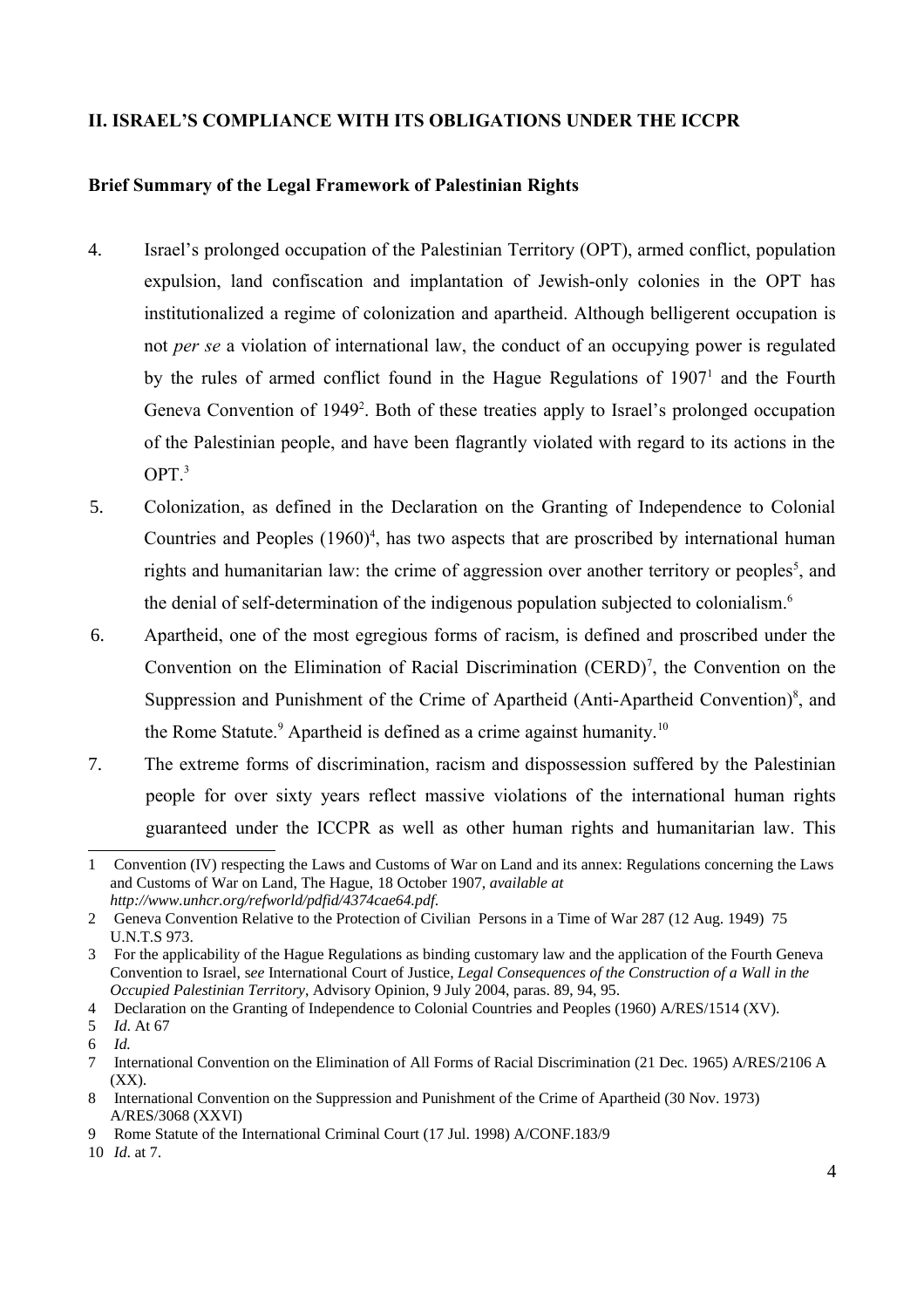Update discusses the most recent developments since Badil's Report of September 2009 relevant to Israel's obligations to the Palestinian people under the ICCPR. It highlights the entrenched nature of Israel's occupation and colonization, and the institutionalized system of racism against Palestinians that fits the international definition of the proscribed crime of apartheid.

# **1. The Right to Self-Determination (Article 1)**

**Question 1:** Please provide a precise explanation of how Israel's confiscation of Palestinian land to expand and construct Jewish-only colonies in the OPT complies with the ICCPR. Please provide a timetable for halting expansion and construction of Jewish colonies, returning Palestinian land to its owners, and implementing the ICCPR's requirement to provide territorial sovereignty and selfdetermination to the Palestinian people in all of the territories occupied by, and under the control of, Israel.

**Question 2:** Please provide detailed information with regard to the *Israel Land Administration Law (Amendment No.7) (2009)*, and its effect on Palestinian-owned land.

**Question 3:** Please provide a precise explanation of how Israel's continued construction of the separation Wall complies with the ICCPR, and the ICJ Advisory Opinion (2004). Please provide the Committee with a precise timetable for complying with the ICJ Advisory Opinion, including dismantling all of the Wall constructed in the OPT and East Jerusalem, and compensating Palestinian landowners for illegal expropriation of their lands.

## **Introduction**

8. The crime of apartheid involves 'inhumane acts committed in the context of an institutionalized regime of systematic oppression and domination by one racial group over any other racial group or groups and committed with the intention of maintaining that regime.'[11](#page-4-0) Israel's prolonged occupation of the Palestinian Territory, armed conflict,

<span id="page-4-0"></span><sup>11</sup> Art. II of the Anti-Apartheid Convention states, in relevant part: "For the purpose of the present Convention, the term "the crime of apartheid"… shall apply to the following inhuman acts committed for the purpose of establishing and maintaining domination by one racial group of persons over any other racial group of persons and systematically oppressing them:

<sup>(</sup>a) Denial to a member or members of a racial group or groups of the right to life and liberty of person: (i) By murder of members of a racial group or groups; (ii) By the infliction upon the members of a racial group or groups of serious bodily or mental harm, by the infringement of their freedom or dignity, or by subjecting them to torture or to cruel, inhuman or degrading treatment or punishment; (iii) By arbitrary arrest and illegal imprisonment of the members of a racial group or groups; (b) Deliberate imposition on a racial group or groups of living conditions calculated to cause its or their physical destruction in whole or in part; (c) Any legislative measures and other measures calculated to prevent a racial group or groups from participation in the political, social, economic and cultural life of the country and the deliberate creation of conditions preventing the full development of such a group or groups, in particular by denying to mem-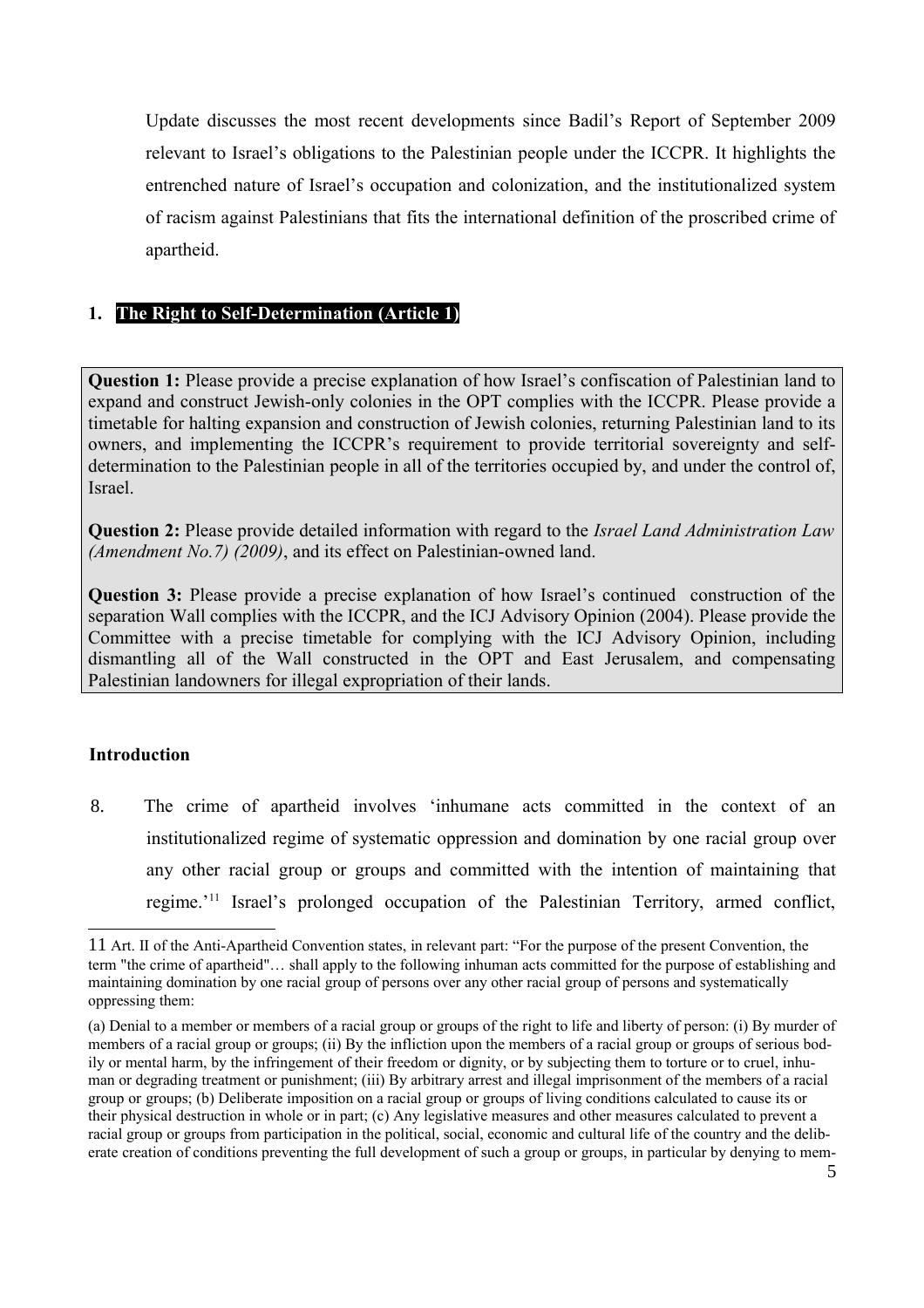population expulsion, land confiscation and implantation of Jewish-only colonies in the OPT has institutionalized a regime of apartheid and colonization that prevents the possibility of Palestinian self-determination for the foreseeable future. The key UN Resolutions affirming the right of the Palestinian people to self-determination have been cited in Badil's initial Report, and are also reiterated in this Committee's General Comment [12](#page-5-0)<sup>12</sup> Badil's Report and Update provide overwhelming evidence for the Committee to conclude that Israel has constructed an apartheid regime vis-a-vis the Palestinian people, in violation of the ICCPR's guarantee of self-determination.

#### **Land Confiscation and Privatization in the OPT**

9. As discussed in Badil's Report, Israel occupies the entire surface of the OPT (some 6,225 km²) and has confiscated or *de facto* annexed more than 4,100 km² (70%) of the West Bank for the exclusive benefit of the Jewish population.<sup>[13](#page-5-1)</sup> Israel's expropriation measures continue to date under the guise of a series of laws that claim Palestinian land as "abandoned" land, "state property" for military use or for a "public purpose."[14](#page-5-2) Aside from expropriation of West Bank land for Jewish colonies, approximately 555,000 dunams of land have been confiscated for the construction of the separation Wall. It is important to note that total expropriation of Palestinian land relates not only to land taken by Israel in the OPTs since 1967, but expropriation that began before 1948. The Palestine Central Bureau of Statistics (PCBS) records that 85% of historic Palestine is now under Israeli control.[15](#page-5-3) Palestinian property confiscated by Israel continues to be for the sole purpose of constructing or

bers of a racial group or groups basic human rights and freedoms, including the right to work, the right to form recognized trade unions, the right to education, the right to leave and to return to their country, the right to a nationality, the right to freedom of movement and residence, the right to freedom of opinion and expression, and the right to freedom of peaceful assembly and association; d) Any measures including legislative measures, designed to divide the population along racial lines by the creation of separate reserves and ghettos for the members of a racial group or groups, the prohibition of mixed marriages among members of various racial groups, the expropriation of landed property belonging to a racial group or groups or to members thereof;…."

<span id="page-5-0"></span><sup>12</sup> HRC, *General Comment No.12: The Right to Self-Determination of Peoples*, 13 March 1984, para.6.

<span id="page-5-1"></span><sup>13</sup> Badil, *Survey of Palestinian Refugees and Internally Displaced Persons(2008-2009),* available at [www.badil.org](http://www.badil.org/) (hereinafter "Badil 2008-2009 Survey").

<span id="page-5-2"></span><sup>14</sup> These laws and military orders include: the 1943 Land (Acquisition for Public Purposes) Law; 1967 Military Order No. 59 (Government Properties); 1969 Military Order No. 364 (Government Properties) Amendment No. 4; 1953 Jordanian Land Law (Acquisition for Public Needs) as amended by 1969 Military Order No. 321 (Concerning the Lands Law – Acquisition for Public Needs); 1981 Military Order No. 949 (Concerning the Lands Law – Acquisition for Public Needs); 1967 Military Order No. 25 (Transactions in Real Property); 1974 Military Order 569 (Registration of Special Transactions in Land); and 1983 Military Order 1060 (Law on Registration of Unregistered Immovable Property) Amendment No. 2.

<span id="page-5-3"></span><sup>15</sup> Palestinian Central Bureau of Statistics, *Press Release*, 30 Mar. 2010.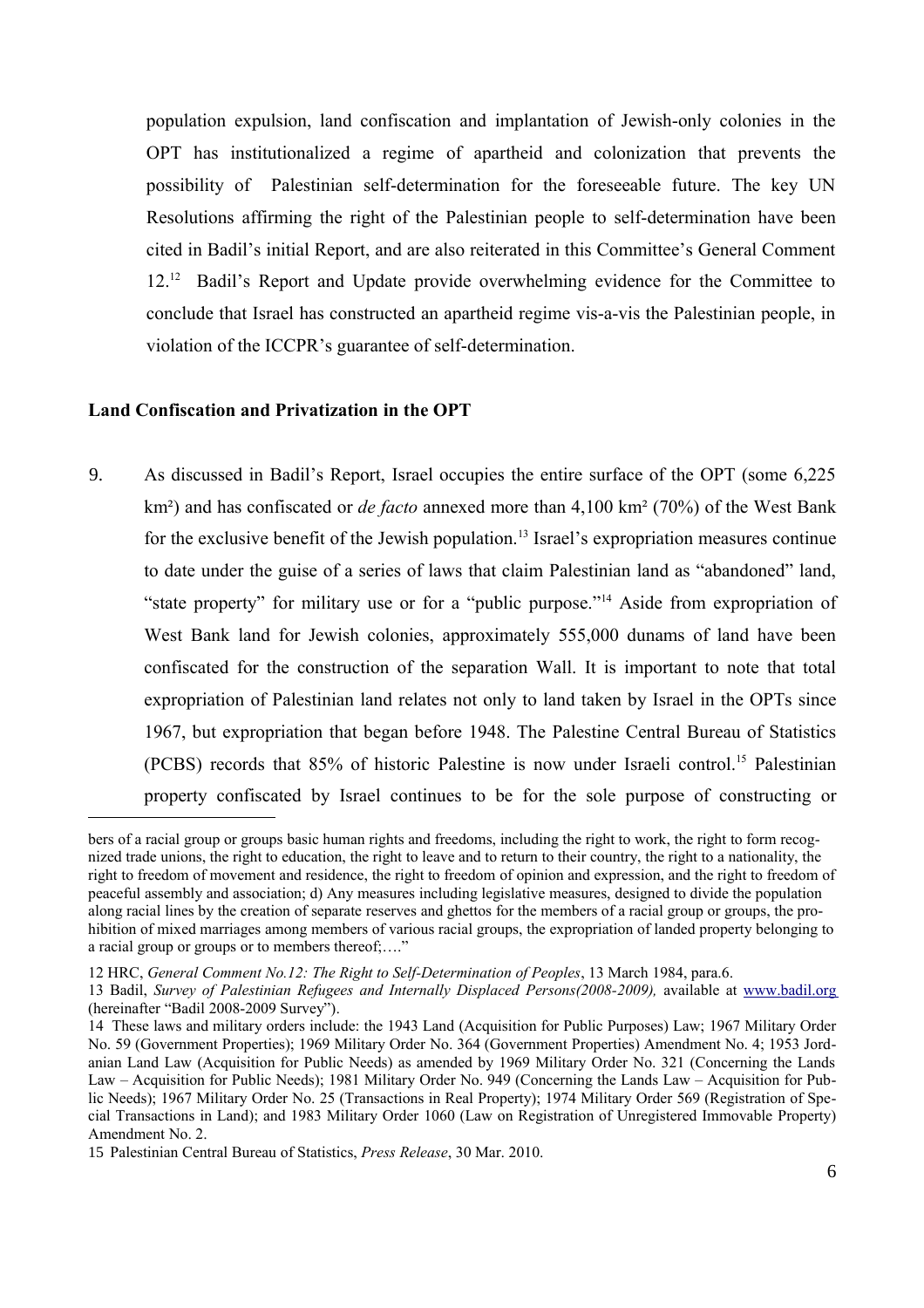expanding Jewish settlements, or for the exclusive use of Jews, and, under the law, Palestinians are permanently denied use of or access to their expropriated land.<sup>[16](#page-6-0)</sup>

- 10. In November 2009, the Israeli government claimed it would freeze construction of settlements for ten months. However the freeze applied only to new construction and not to the 2,500 units on which construction had already begun, or to the 455 apartments already marketed. Despite the freeze, construction has continued. "Six months after the freeze began, the state informed the High Court of Justice that it had discovered 423 violation of the construction freeze."<sup>[17](#page-6-1)</sup>
- 11. The moratorium appears to be in name only, as the Israeli government has created loopholes and exemptions that allow continued construction and settlement planning during the tenmonth 'moratorium' period. For example, the Israeli government has authorized settlements to process construction permits even though the permits will not be granted for the time being. When the moratorium ends, this will mean that a significant pool of applications will have been fully processed, and permits can be issued the moment the moratorium is lifted. In addition, a series of exemptions are allowing continued 'legal' construction and settlement planning. "These 'limited' exceptions reflect a far higher rate of construction in the West Bank than inside the Green Line"<sup>[18](#page-6-2)</sup>
- 12. That the moratorium is not intended to freeze settlement expansion of construction is clear from the statements of Israeli government officials themselves. Defense minister Ehud Barak has assured settlers that Israel will not relinquish settlement blocs. Other Israeli leaders have, in fact, criticized the moratorium for including settlement blocs. Foreign Minister Lieberman has provided settlers assurances that unrestricted construction will resume once the moratorium expires, and that the moratorium will not be renewed. In light of such assurances, settlers have been pushing to continue construction during the freeze, perhaps believing that following that expiration of the moratorium "such construction will be retroactively approved."<sup>[19](#page-6-3)</sup>
- 13. Although Israel committed to evacuating its self-defined 'unauthorized outposts' as part of the Road Map framework, it has not evacuated any such settlements established in the West

<span id="page-6-1"></span>17 B'Tselem, *Human Rights Review, 1 January 2009 to 30 April 2010*, p. 25, *available at*

<span id="page-6-2"></span>18 Lara Friedman, *Settlements Moratorium: A Three Month Accounting*, Americans for Peace Now, Mar. 1, 2010,

http://peacenow.org/entries/settlements\_moratorium\_three-month\_accounting.

<span id="page-6-0"></span><sup>16</sup> See *Ruling Palestine: A History of the Legally Sanctioned Jewish-Israeli Seizure of Land and Housing in Palestine,* Badil Resource Center & Center on Housing Rights and Evictions (COHRE), May 2005.

*http://www.btselem.org/Download/2009\_Annual\_Report\_Eng.pdf* (hereinafter "B'Tselem 2009 Annual Report").

<span id="page-6-3"></span><sup>19</sup> *Ibid.*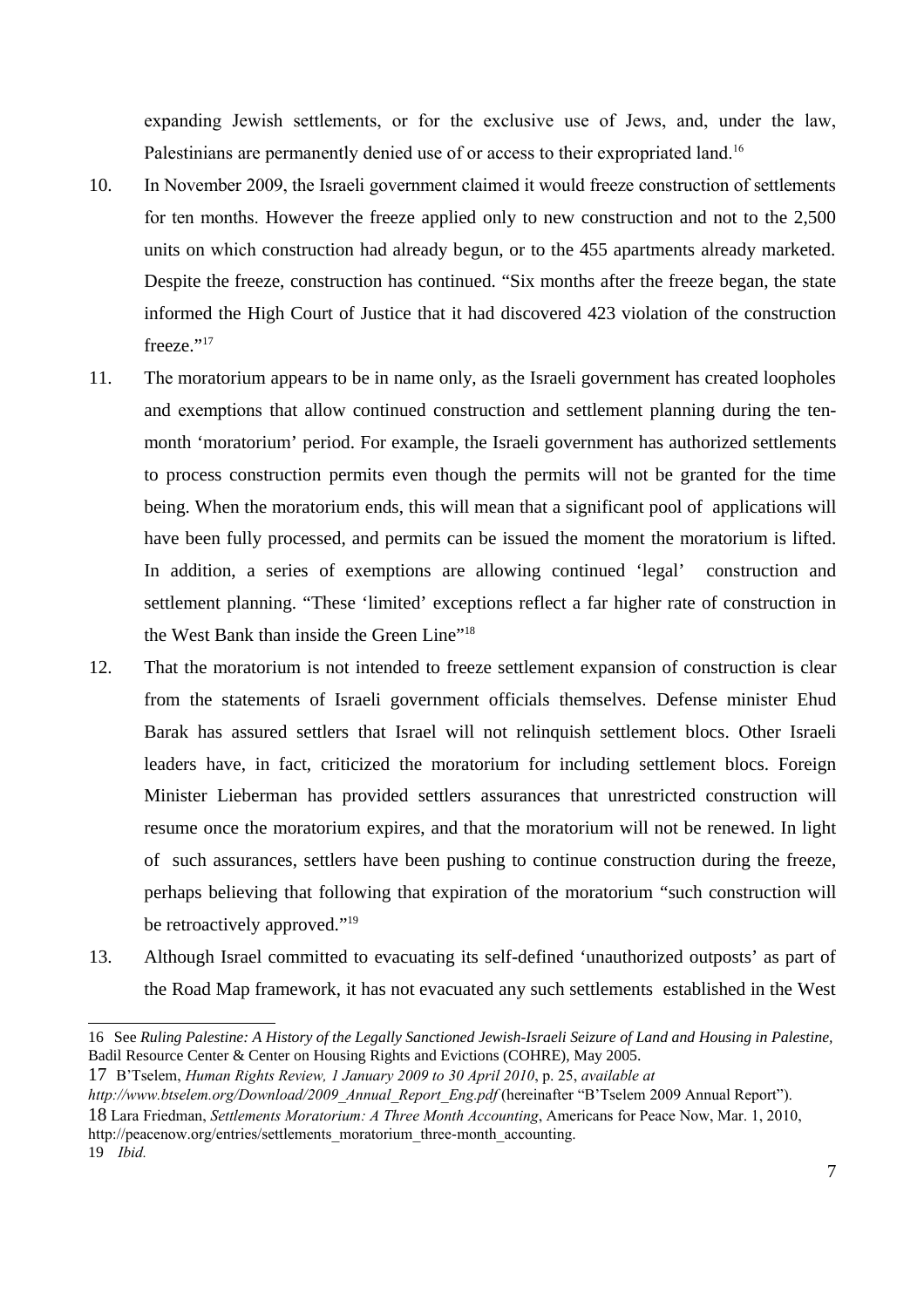Bank since 2001. On April 25, 2010, the state informed the High Court that it was considering approving the Derekh Ha'avot 'outpost', which was built in 2001 on cultivated Palestinian land, next to the Elazar settlement in Etzion Bloc. The High Court has failed to intervene. $^{\rm 20}$  $^{\rm 20}$  $^{\rm 20}$ 

- 14. As noted in Badil's Report, confiscation of Palestinian land in occupied East Jerusalem has accelerated rapidly. Israel has made clear that East Jerusalem is not part of the November 2009 construction freeze.<sup>[21](#page-7-1)</sup> The main purpose of the rapid expropriation of Palestinian land remains to tightly link West Jerusalem to the Jewish settlements in East Jerusalem and those in the West Bank, 'Judaizing' as much contiguous territory as possible.  $^{22}$  $^{22}$  $^{22}$
- 15. Recently, the Jerusalem Municipality has accelerated approvals of a number of plans to build colonies in the heart of Palestinian neighborhoods in occupied East Jerusalem. Some of these plans, pending for decades, have become concrete, such as the approval of 975 apartments in the Gilo colony, and 1600 in the Ramat Shlomo colony. Approval for another 414 planned apartments for Jewish settlers in Palestinian neighborhoods is pending before the planning committee. $23$
- 16. As noted in Badil's Report, on 3 August 2009, the Knesset adopted the *Israel Land Administration Law (Amendment No.7)*, which allows privatization of lands "owned" by the State of Israel, the Jewish National Fund (JNF) and the Development Authority, both within Israel and the OPT.<sup>[24](#page-7-4)</sup> This law authorizes the sale of settlements and areas confiscated for settlement construction from Palestinians to private Jewish owners, including Palestinian land in occupied East Jerusalem.<sup>[25](#page-7-5)</sup> This may also include Palestinian land in so-called Area C--land exclusively under Israeli control under the Oslo agreements. This incorporates the 70% of the area of the occupied West Bank that is no longer available to Palestinians, and

[http://www.btselem.org/English/Settlements/20100505\\_License\\_for\\_looting\\_in\\_Derekh\\_Haavot\\_outpost.asp;](http://www.btselem.org/English/Settlements/20100505_License_for_looting_in_Derekh_Haavot_outpost.asp) International Middle East Media Center, *Settlers - Outpost To Be Authorized As A New Settlement Near Bethlehem*, 26 April 2010, http://www.imemc.org/article/58533; Dan Izenberg, *State Must Prepare Zoning Plan to Legalize Derech Ha'avot*, The Jerusalem Post, 27 April 2010, http://www.jpost.com/israel/article.aspx?id=174026; Peace Now, *Petition to High Court: State Confirms Outpost to be Authorized as a New Settlement*, 25 April 2010,

http://peacenow.org.il/site/en/peace.asp?pi=58&docid=347.

<span id="page-7-0"></span><sup>20</sup> *See* B'Tselem, *A License to Loot:The Derekh Ha'avot Outpost*, 5 May 2010,

http://peacenow.org.il/site/en/peace.asp?pi=66&docid=4648; Peace Now, *Outposts List, Derech Ha'Avot*,

<span id="page-7-1"></span><sup>21</sup> B'Tselem 2009 Annual Report at p. 25.

<span id="page-7-2"></span><sup>22</sup> UN OCHA ("OCHA"), *Fact Sheet: Sheikh Jarrah,* August 2009, p.4.

<span id="page-7-3"></span><sup>23</sup> B'Tselem 2009 Annual Report at p. 26.

<span id="page-7-4"></span><sup>24</sup> Suhad (check spelling) Bishara, "Israel is Selling Lands in the Occupied Territories: Adalah Position Paper on Privatization of the Lands of the Settlements on the Golan Heights and East Jerusalem", *Adalah's Newsletter*, Vol. 63, August 2009.

<span id="page-7-5"></span><sup>25</sup> *Ibid.*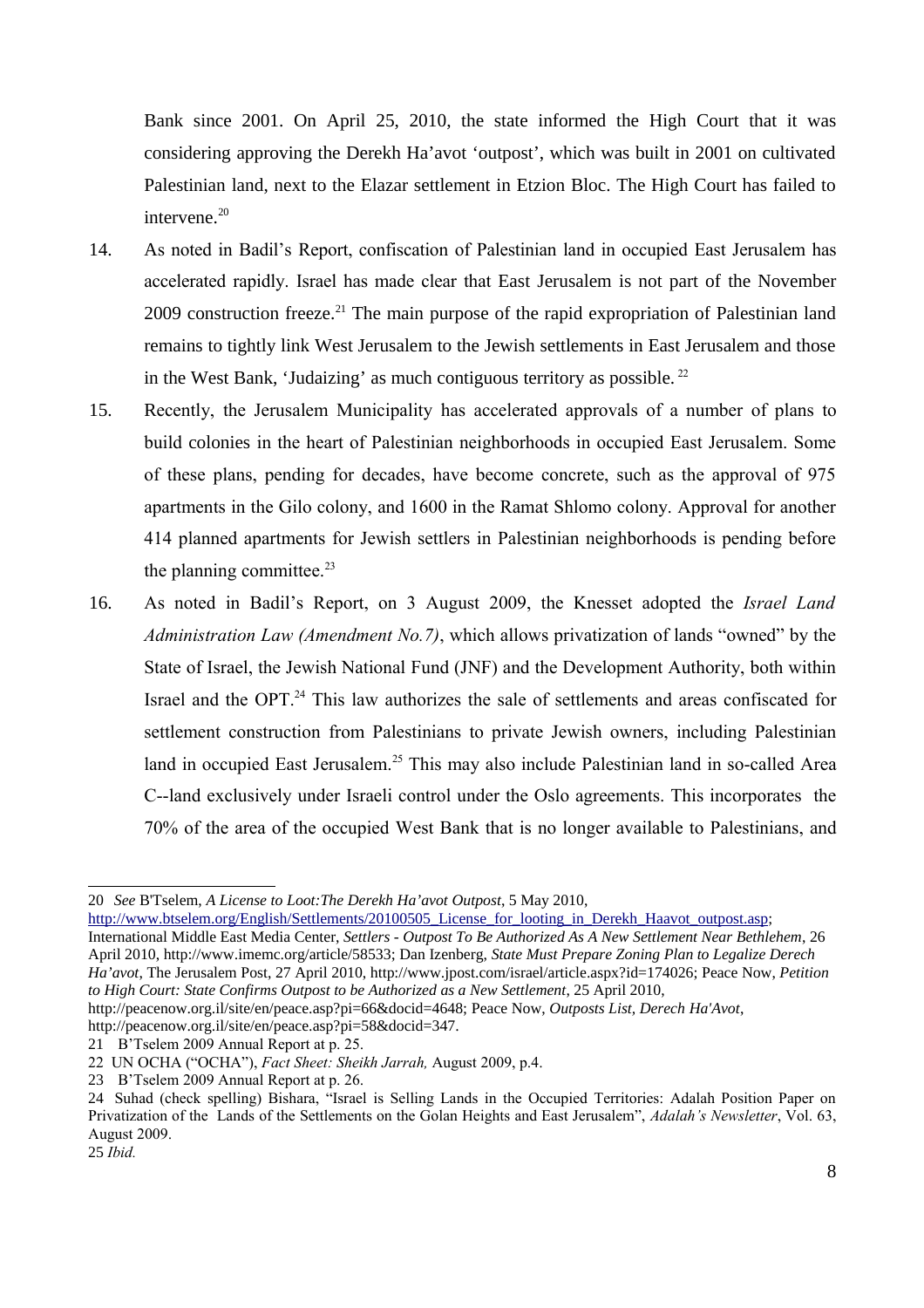which has been allocated over the years to Israeli military use or settlements.<sup>[26](#page-8-0)</sup>

17. On 10 February 2010, Israel passed an Amendment to the Land Ordinance (Acquisition for Public Purposes)  $(1943)$ <sup>[27](#page-8-1)</sup> The Act gives the Finance Minister complete discretion to expropriate land for "public purposes" and to define those purposes. Under the new law the state may confiscate land without the need to use it for its original purposes for seventeen years, and gives the landowner no right to demand its return if it was confiscated for one purpose but used for another. Under the law, the Finance Minister's power to confiscate land for public purposes has expanded to include "the establishment and expansion or development of towns."<sup>[28](#page-8-2)</sup> This law has been used to confiscate yet more Palestinian land.

#### **Ongoing Land Confiscation and Dislocation from the Apartheid Wall**

- 18. Badil's Report discusses developments in the ongoing construction of the Wall in the OPT in violation of the 2004 ICJ *Advisory Opinion on the Legal Consequences Arising from the* Construction of the Wall.<sup>[29](#page-8-3)</sup> As noted, confiscation of Palestinian lands under Israeli military orders is continuing rapidly, and the major part of the route of the 709-kilometer Wall remains within the occupied West Bank and East Jerusalem,<sup>[30](#page-8-4)</sup> According to B'tselem 85% of the Wall's planned route runs inside the West Bank. To date 60% of the Wall is complete. $31$
- 19. The Wall severely restricts the movement of people in villages in the so called "seam zone",those between the Wall and the Green Line. Because of the severe restictions in their daily lives, a fifth of the population of 'Dhaher al-Maleh left the village in the beginning of 2010. Over the past year, the Israeli Civil Administration has pressured residents of other villages to move, despite the state's claim to the Israeli High Court that it would protect the

<span id="page-8-1"></span>27 Adalah, *Knesset Enacts New Amendment to the Land Ordinance of 1943 to Block Palestinian Claims for Land Previously Confiscated by the State*, 25 Feb. 2010, http://www.adalah.org/eng/pressreleases/pr.php?file=24\_02\_10.

<span id="page-8-3"></span><span id="page-8-2"></span>28 Adalah*, Special Report: 10 Discriminatory Laws*, June 2010, para. 2, http://www.adalah.org/eng/10.php. 29 International Court of Justice, *Legal Consequences of the Construction of a Wall in the Occupied Palestinian Territory*, Advisory Opinion, 9 July 2004. The ICJ Opinion found that the construction of the Wall within the OPT violated Israel's international human rights and humanitarian law obligations and ordered it to be dismantled. 30 The Wall's total length is more than twice the length of the 320-kilometer-long 1949 Armistice Line between the

<span id="page-8-0"></span><sup>26</sup> OCHA, *The Humanitarian Monitor*, May 2010, p.7,

http://www.ochaopt.org/documents/ocha\_opt\_the\_humanitarian\_monitor\_2010\_06\_21\_english.pdf.

<span id="page-8-4"></span>West Bank and Israel. . OCHA, *Five Years after the International Court of Justice Advisory Opinion: A Summary of the Humanitarian Impact of the Barrier*, July 2009, p. 8,

http://www.ochaopt.org/documents/ocha\_opt\_barrier\_report\_july\_2009\_english\_low\_res.pdf.

<span id="page-8-5"></span><sup>31</sup> OCHA, *West Bank Movement and Access Update*, June 2010, p. 1,

http://www.ochaopt.org/documents/ocha\_opt\_movement\_access\_2010\_06\_16\_english.pdf.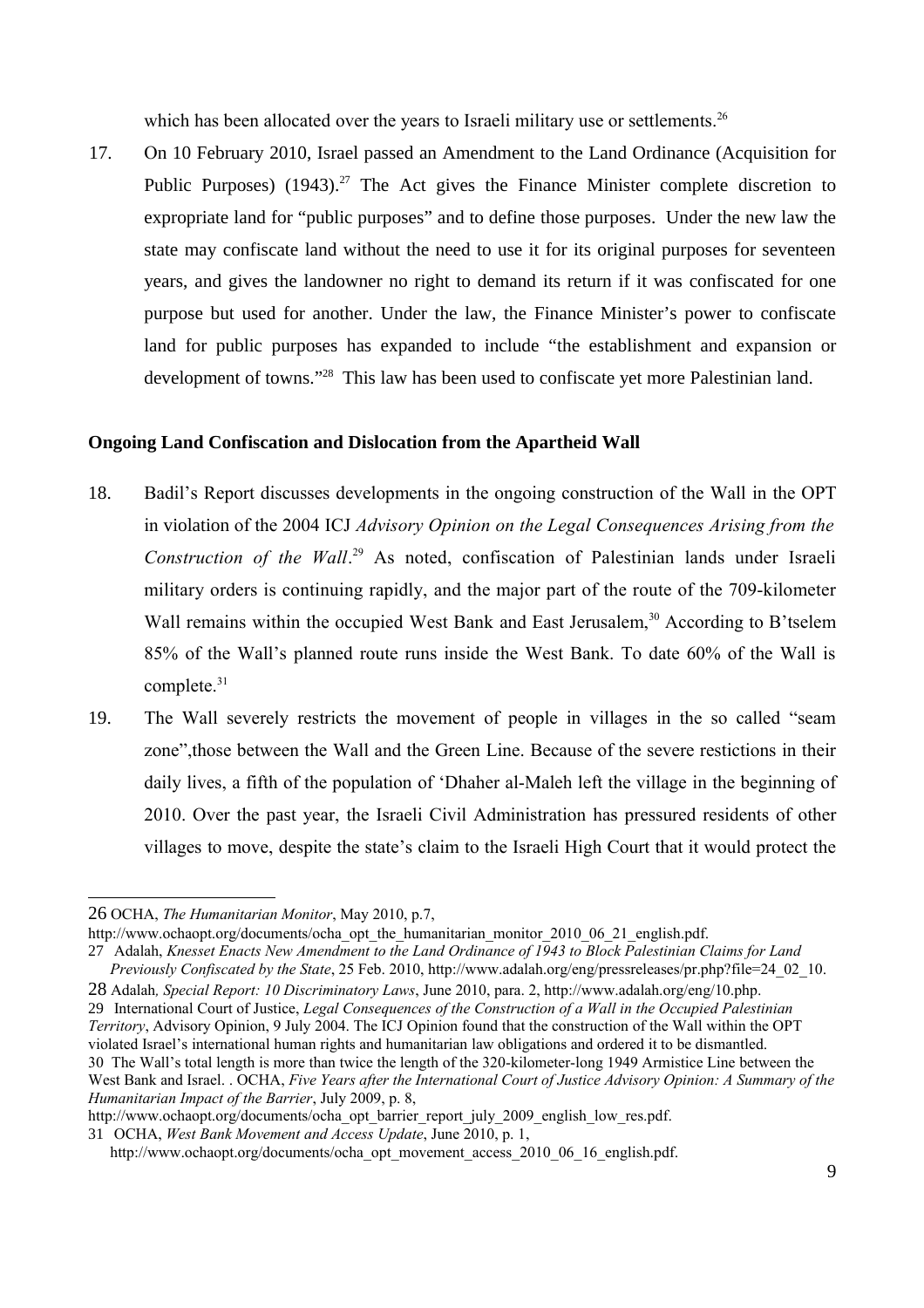living conditions of villagers affected by the Wall.<sup>[32](#page-9-0)</sup> Thousands of Palestinian farmers have been cut off from their farmland, and must rely for access to their own land on "agricultural gates." Obtaining a permit to cross at these gates is difficult, and the number of permanent permits to use the gates dropped by 83% between 2006 and 2009.<sup>[33](#page-9-1)</sup>

- 20. Although some adjustments have been made to the route of the Wall-- in particular, the rerouting around the Alfe Menashe settlement in Qalqilya that has reconnected the communities of Dab'a, Wadi Ar Rash and Ras at Tira with the rest of the West Bank— agricultural land owned by the affected communities remains closed to them.<sup>[34](#page-9-2)</sup> In Hebron, 110 people must now get permits to continue living in their own homes. Some in this community have been unable to renew their permits, and movement in and out of the community has become exhausting and humiliating. For example, children are often delayed on their way to school for the inability to produce a birth certificate.<sup>[35](#page-9-3)</sup>
- 21. In February 2010, after a three year freeze, Israel began clearing land for two sections of the Wall in the northwest part of Bethlehem. This has generated concerns about the effects of the Wall's completion in that area. . The Wall's official route in the area encloses ten Israeli settlements in the "Gush Etzion" block. This enclosure will isolate some 64,000 dunums from the West Bank, including some of the area's best agricultural land, as well as 21,000 Palestinian residents. Completion of the Wall in this region will mark the largest expansion of the "seam zone" regime in both land area and the numbers of Palestinians whose lives are disrupted. [36](#page-9-4)

#### **Implantation of Jewish-only Colonies in the OPT**

22. As pointed out in Badil's Report, Israel withdrew its 22 settlements from the occupied Gaza strip in 2005, but settler activity has accelerated in the occupied West Bank and East Jerusalem.<sup>[37](#page-9-5)</sup> The most recent reports indicate that the annual growth rate for settlers in the

<span id="page-9-0"></span><sup>32</sup> B'Tselem 2009 Annual Report at p. 33.

<span id="page-9-1"></span><sup>33</sup> *Ibid.* at 33-34.

<span id="page-9-2"></span><sup>34</sup> OCHA, *The Humanitarian Monitor*, May 2010, p. 5, ("Currently, the total number of Palestinians living in closed areas behind the Barrier is approximately 7,700, down from 10,600 previously").

<span id="page-9-3"></span><sup>35</sup> *Ibid*. at 6.

<span id="page-9-4"></span><sup>36</sup> OCHA, *West Bank Movement and Access Update*, June 2010, p. 14.

<span id="page-9-5"></span><sup>37</sup> Paragraph 6 of Article 49 of the *Fourth Geneva Convention*. The 1907 *Hague Regulations Respecting the Laws and Customs of War on Land* (Articles 43, 46, 52 and 55), implicitly prohibit the demographic transformation of an occupied territory by designating the Occupying Power as an interim administrator and usufructury, with no greater power over the territories than to protect and beneficially manage them until their eventual return to the new sovereign government. Susan Akram and Michael Lynk, "The Arab-Israel Conflict," in *Max Planck Encyclopedia of Public International Law* (Oxford University Press, forthcoming).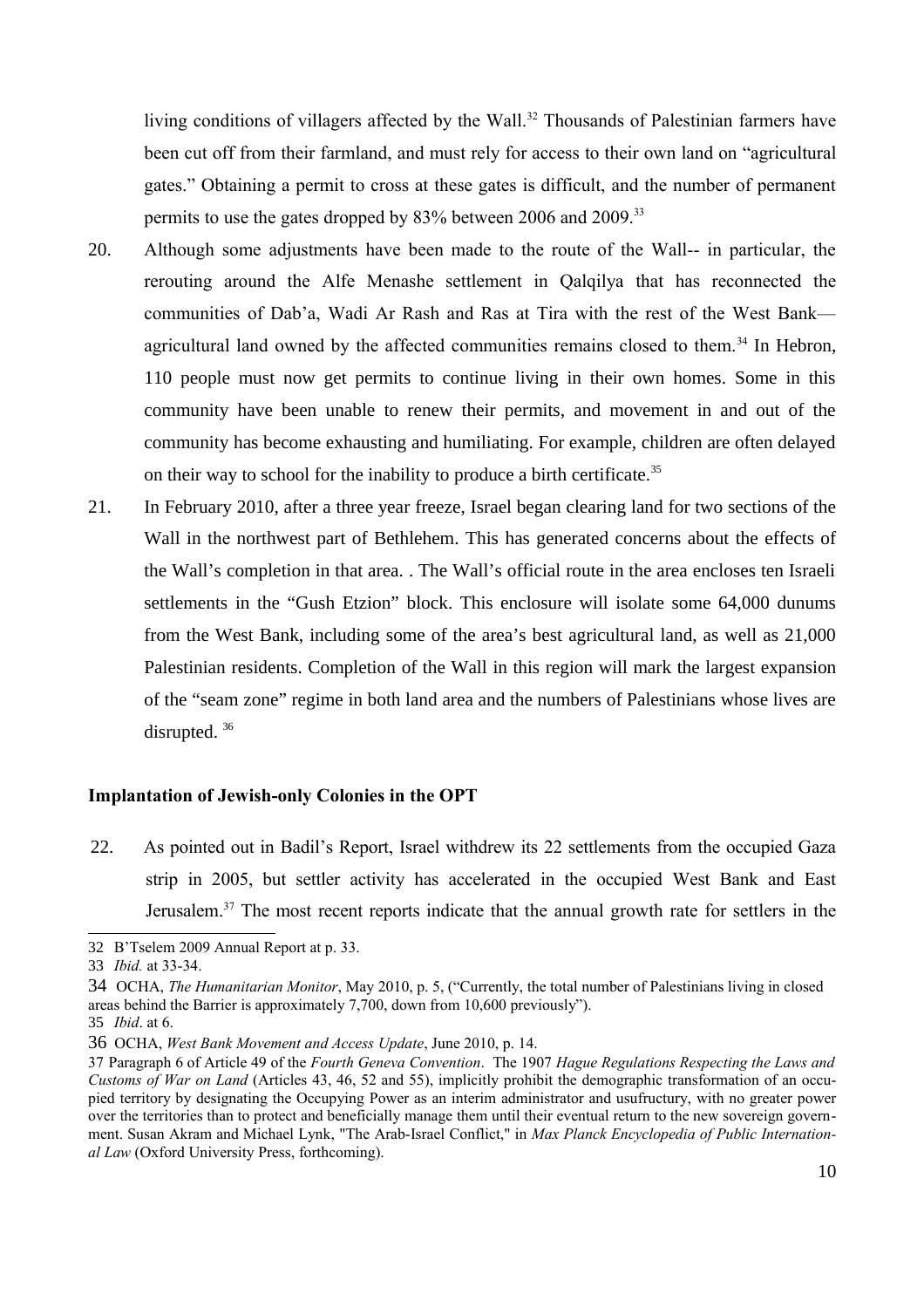West Bank is 5%, compared to 1.7% for the rest of Israel. The total settler population amounts to 6.5 % of Israel's population.<sup>[38](#page-10-0)</sup> B'Tselem's most recent report states that Israel recognizes 121 settlements in the West Bank, and "another twelve settlements were built on land that Israel annexed in 1967 and included in the Jerusalem city limits." There are also approximately 100 so-called 'outposts.'<sup>[39](#page-10-1)</sup>

23. All of these measures are institutionalized in Israeli laws and policies that discriminate exclusively against Palestinians on the basis of ethnic/national origin, and create a twotiered legal system: a preferential system for Jews, and a third-class system for Palestinians. The deeply entrenched nature of the discrimination affecting the broad range of rights of the Palestinian people discussed here reflects the intentional 'systematic oppression and domination by Jews over Palestinians' that is apartheid. Such a regime makes the possibility of the exercise of Palestinians to self-determination guaranteed under Article 1 of the ICCPR impossible.

## **2. Applicability of the ICCPR in the OPT (Article 2)**

**Question 4:** Please provide a detailed explanation of how the state rationalizes the non-applicability of the ICCPR in its obligations towards the Palestinian population in the OPT, and how it distinguishes from the assessment of this Committee that the ICCPR applies fully to all of the state's actions in the West Bank and Gaza.

24. Badil reminds the HRC that it has consistently viewed Israel as responsible for implementing its human rights obligations arising from the ICCPR both within its borders, and in the OPT, as long as it is in effective control of the territory, and that humanitarian law applicable during armed conflict does not preclude the application of the ICCPR.<sup>[40](#page-10-2)</sup> This position is supported by the *ICJ Advisory Opinion on the Legal Consequences Arising* from the Construction of the Wall in the OPT.<sup>[41](#page-10-3)</sup> Nevertheless, Israel still maintains that the ICCPR does not apply beyond its own territory, notably in the occupied West Bank and the Gaza Strip.

<span id="page-10-0"></span><sup>38</sup> B'Tselem 2009 Annual Report at p. 32 ("The total settler population amounts to 6.5 percent of Israel's population. The annual growth rate of the settler population in the West Bank is 5 percent, almost three times higher than the figure for Israel as a whole, which is 1.7 percent").

<span id="page-10-1"></span><sup>39</sup> Tovah Lazaroff, *Israel won't Honor Outpost Pledge*, The Jerusalem Post, 28 April 2010, http://www.jpost.com/israel/article.aspx?id=174144.

<span id="page-10-2"></span><sup>40</sup> HRC, *Concluding Observations, Israel*, CCPR/C/79/Add.93, 18 August 1998; HRC, *Concluding Observations, Israel*, CCPR/CO/78/ISR, 21 August 2003, para.11..

<span id="page-10-3"></span><sup>41</sup> International Court of Justice, *Legal Consequences of the Construction of a Wall in the Occupied Palestinian Territory*, Advisory Opinion, 9 July 2004, paras.102 – 113.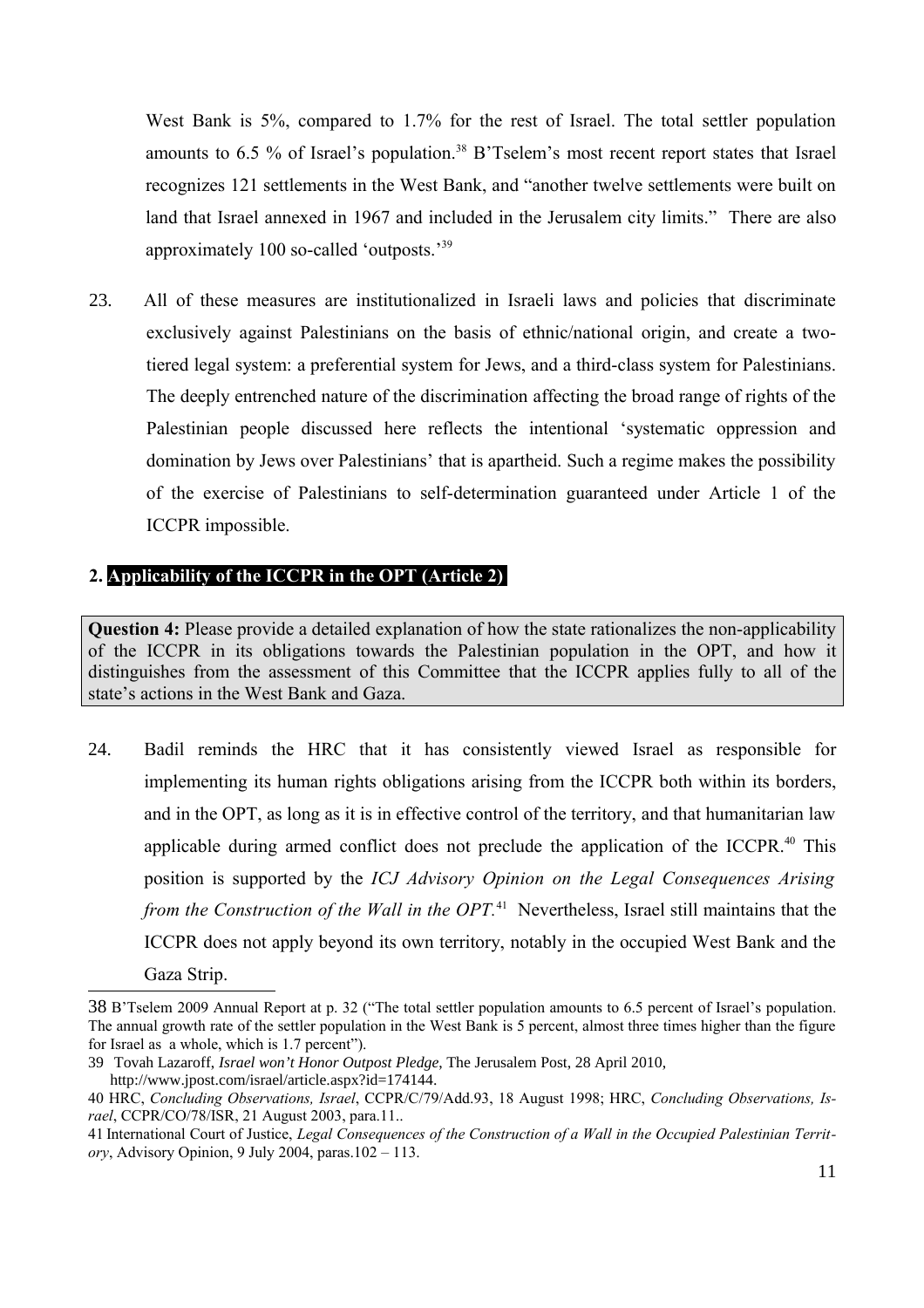- 25. Since June, 2007, when Hamas prevailed in the Palestinian elections and took control of the Gaza strip, Israel has imposed a tight blockade on Gaza. Israel has controlled the airspace and territorial waters of Gaza as well as most land crossings. Israel only permits Gaza residents to travel outside of the area in the rare cases that it deems "humanitarian." The same policy applies to people wishing to cross Israel to get to the West Bank. Israel's claimed objective in the siege of Gaza is to "bring down the Hamas government" and secure the release of Gilad Shalit, held by Hamas.<sup>[42](#page-11-0)</sup> Israel severely limits imports to only 150 kinds of products, as compared to 4,000 kinds of products that were imported before the siege, and prohibits all exports.<sup>[43](#page-11-1)</sup> Israel also prohibits building materials from entering Gaza, and has reduced the supply of industrial fuel to the area. Ninety-eight percent of Gaza residents experience blackouts of up to 10 hours on a daily basis; the other 2 percent have no electricity at all.<sup>[44](#page-11-2)</sup>
- 26. On December 27, 2008, the Israeli armed forces launched an offensive, code-named Operation Cast Lead, in the Gaza Strip. By the end of hostilities, approximately 1,390 Palestinians had been killed, including 759 civilians, 318 of whom were minors.<sup>[45](#page-11-3)</sup> According to the United Nations, more than 3,500 homes were destroyed, causing more than 20,000 people to become homeless. Israel's forces also attacked agricultural and industrial sites, as well as electricity, sanitation, and water facilities.<sup>[46](#page-11-4)</sup> Nine Israeli soldiers were killed, four by friendly fire.<sup>[47](#page-11-5)</sup> Four Israelis died as a result of rockets and mortar attacks by Palestinian armed groups; three of them were civilians.<sup>[48](#page-11-6)</sup>
- 27. The United Nations convened a fact-finding mission on the Gaza conflict and found flagrant violations of international law. The Report of the UN Fact Finding Mission on the Gaza Conflict (Goldstone Report) found that numerous attacks on civilian facilities, including those on the Palestinian Legislative Council and the Gaza main prison violated international humanitarian law, which restricts attacks to those with military objectives.<sup>[49](#page-11-7)</sup> The mission also found that the Israeli armed forces failed to take steps that would minimize loss of civilian life or damage to civilian objects and violated the Fourth Geneva Convention by

<span id="page-11-0"></span><sup>42</sup> B'Tselem 2009 Annual Report at p. 9.

<span id="page-11-1"></span><sup>43</sup> *Ibid.*

<span id="page-11-2"></span><sup>44</sup> *Ibid.* at 10.

<span id="page-11-3"></span><sup>45</sup> B'Tselem 2009 Annual Report at p. 5.

<span id="page-11-4"></span><sup>46</sup> *Ibid.*

<span id="page-11-5"></span><sup>47</sup> *Ibid.*

<span id="page-11-6"></span><sup>48</sup> Goldstone Report, A/HRC/12/48, p. 11

<span id="page-11-7"></span><sup>49</sup> *Ibid.* at 11, para 32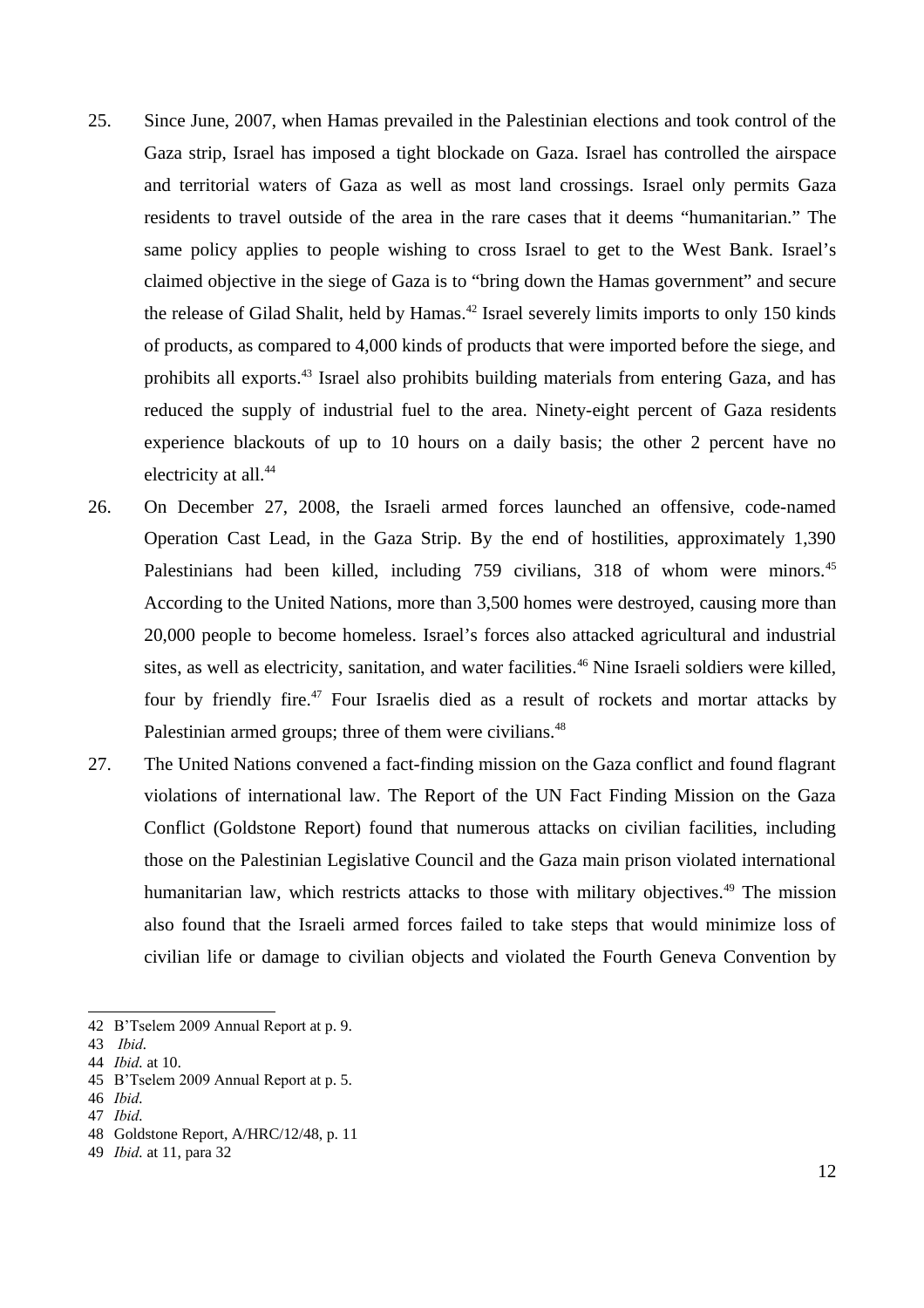"willfully causing great suffering to protected persons"<sup>[50](#page-12-0)</sup> when attacking civilian houses and a mosque. The report further found that Israel's destruction of industrial infrastructure, food production, water installations, sewage treatment and housing amounted to a war crime. $51$ The arbitrary detention of Palestinian civilians, held in degrading conditions, further constituted a war crime and a collective penalty on civilians.<sup>[52](#page-12-2)</sup>

- 28. The blockade has exacerbated the already dire humanitarian conditions in the Gaza Strip. Because of Israeli restrictions on imports and exports, the economy in Gaza has been devastated. Ninety-five percent of factories and workshops have closed as a result of the siege policy because no raw materials can enter the area.<sup>[53](#page-12-3)</sup> More than  $40\%$  of people in Gaza are unemployed, and international aid sustains over  $70\%$  of the population.<sup>[54](#page-12-4)</sup> Shortage of classrooms is another problem that has arisen as a result of the blockade and destruction of schools, and the inability to import building materials. Because of the prohibition on importing building materials, the infrastructure that was destroyed during Operation Cast Lead cannot be rebuilt. Agriculture has also suffered, due to prohibitions on the import of pesticides and spare parts for irrigation systems as well as prohibitions on exports. Some farmers cannot even access their farms, because they are near the Israeli border in areas declared part of a "security strip," in which Israel has implemented open-fire regulations. Fishermen can only fish within three nautical miles of the coastline, where there is a meager fish supply. $55$
- 29. On May 31, 2010, a flotilla of civilians carrying 10,000 tons of aid<sup>[56](#page-12-6)</sup> headed to Gaza in an attempt to break the embargo. Israeli naval commandos attacked the flotilla in international waters. Nine people on board, many of them Turks and one American, were killed, and nineteen were injured, many seriously. Israel's claim that it was enforcing its blockade, and acted in self-defense <sup>[57](#page-12-7)</sup> is untenable, as the boats were attacked in international waters and the blockade itself is illegal.
- 30. Soon after the attack, the Israeli government claimed that it will begin facilitating the entry

<span id="page-12-0"></span><sup>50</sup> *Ibid.* at 16, para 46

<span id="page-12-1"></span><sup>51</sup> *Ibid.* at 17, para 50

<span id="page-12-2"></span><sup>52</sup> *Ibid.* at 20, para 60. The Mission also investigated Palestinian actions and found that Palestinian armed guards had launched attacks from areas near civilian or protected buildings, which exposed the civilian population in Gaza to danger. *Id*. at 20, para. 35.

<span id="page-12-3"></span><sup>53</sup> B'Tselem 2009 Annual Report at p. 11.

<span id="page-12-4"></span><sup>54</sup> *Ibid.*

<span id="page-12-5"></span><sup>55</sup> *Ibid.*

<span id="page-12-6"></span><sup>56</sup> Isabel Kershner, "Deadly Israeli Raid Draws Condemnation," 31 May 2010, NYTimes.com, accessed 23 June 2010, http://www.nytimes.com/2010/06/01/world/middleeast/01flotilla.html.

<span id="page-12-7"></span><sup>57</sup> Michael Slackman, "People in Gaza Await Easing of Israeli Blockade," 21 June 2010, NYTimes.com, accessed 23 June 2010, http://www.nytimes.com/2010/06/22/world/middleeast/22gaza.html?fta=y.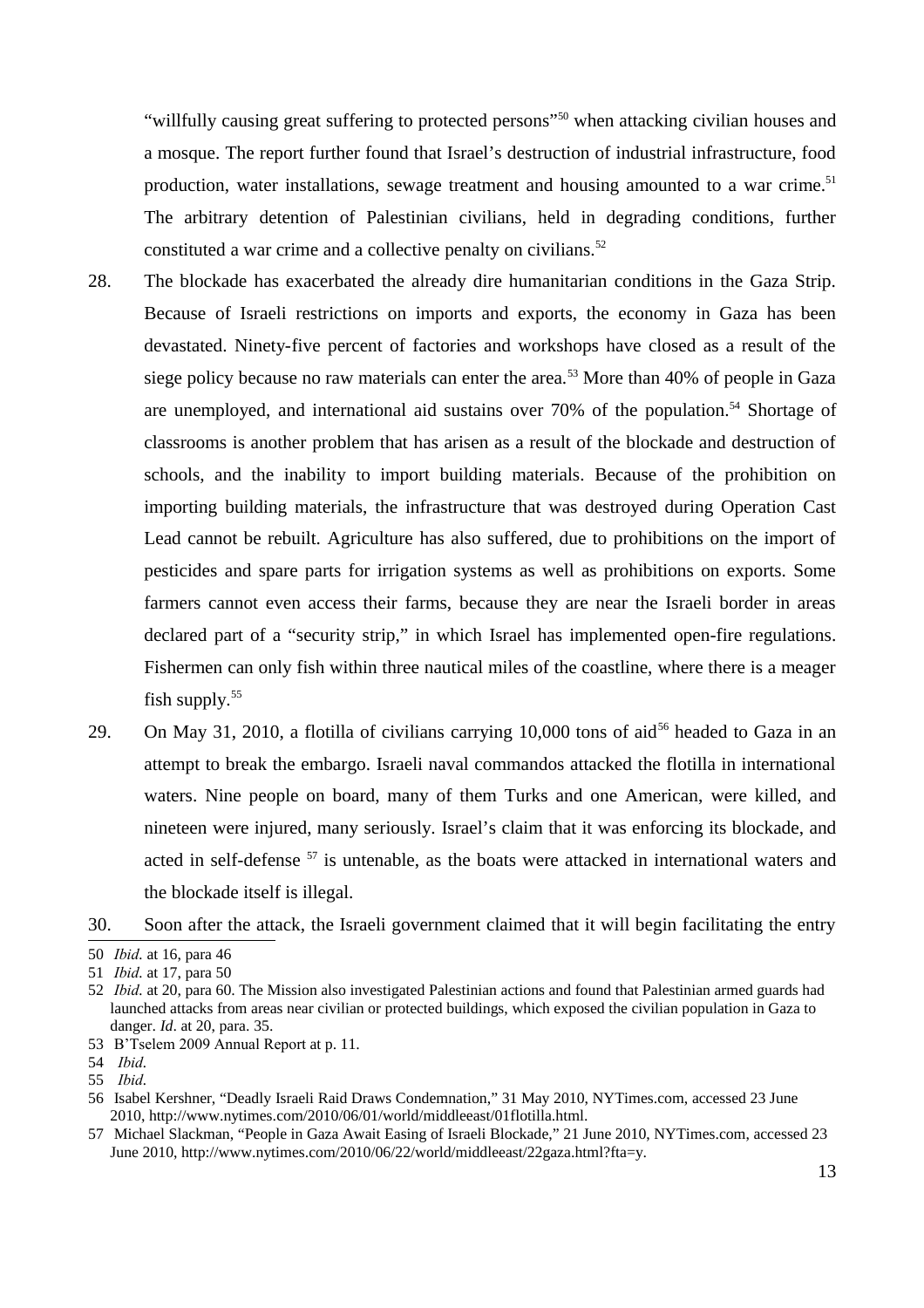of civilian goods into Gaza.<sup>[58](#page-13-0)</sup> On June 17, Israel announced it would adjust its policy and "liberalize the system by which civilian goods enter Gaza."[59](#page-13-1) Israel continues to claim that the blockade is essential for its security because it prevents Hamas from acquiring weapons. $60$  The adjustments in the blockade policy suggested that Israel would permit foodstuffs to enter Gaza, but there would be no easing of restrictions on the movement of people in and out of Gaza, or the import and export of raw materials.<sup>[61](#page-13-3)</sup> Residents of Gaza, however, say they do not need food; they need building supplies, freedom of movement; and raw materials so that manufacturing can resume and jobs can be created.<sup>[62](#page-13-4)</sup> Secretary General Ban Ki-moon has condemned the continued blockade of Gaza.<sup>[63](#page-13-5)</sup>

31. Israel remains the occupying power in effective control of the territory, air space, borders, resources, and movement of goods and people throughout the West Bank and Gaza Strip. Hence, Israel is bound by its obligations under the ICCPR and other human rights and humanitarian law in the entire OPT. The Israeli High Court's decisions in *Bassiouni Ahmed[64](#page-13-6), Anbar v. GOC Southern Command[65](#page-13-7)* and other cases completely disregard international human rights law which establishes that Israel remains the occupying power in effective control of all of the Gaza Strip and West Bank. Israel's position that it does not have any ongoing human rights/humanitarian law obligations towards the Gaza Strip since 2005 allows it to continue to act with impunity, in particular towards the 1.5 million Gazans who have remained locked down by Israel's brutal siege and sanctions regime.

### **3. Equality and Non-Discrimination (Articles 2(1) and 26)**

**Question 5:** The principles of equality and non- discrimination are not guaranteed either in Israel's *Basic Law: Human Dignity and Liberty,* which serves as Israel's Bill of Rights, or in an ordinary statutes. Israel's law distinguishes between nationality and citizenship and reserves the full rights of nationals and citizens for its Jewish population. Further, Israel defines itself in its Basic Laws as a Jewish and democratic state. How does the State of Israel comply with international human rights

<span id="page-13-0"></span><sup>58</sup> Isabel Kershner, "Israel Signals New Flexibility on Gaza Shipments," 3 June 2010, NYTimes.com, accessed 23 June 2010, http://www.nytimes.com/2010/06/04/world/middleeast/04flotilla.html?fta=y.

<span id="page-13-1"></span><sup>59</sup> Isabel Kershner, "Israel to Ease Gaza Land Blockade," 17 June 2010, NYTimes.com, accessed 23 June 2010, http://www.nytimes.com/2010/06/18/world/middleeast/18mideast.html.

<span id="page-13-2"></span><sup>60</sup> Isabel Kershner, "Israel Signals New Flexibility on Gaza Shipments," 3 June, 2010, NYTimes.com, accessed June 23, 2010, http://www.nytimes.com/2010/06/04/world/middleeast/04flotilla.html?fta=y.

<span id="page-13-3"></span><sup>61</sup> Kershner, "Israel to Ease Gaza Land Blockade."

<span id="page-13-4"></span><sup>62</sup> Neil MacFarquhar, "U.N. Leader Criticizes Israeli Plan for Inquiry," 18 June 2010, NYTimes.com, accessed 23 June 2010, http://www.nytimes.com/2010/06/19/world/middleeast/19nations.html?scp=1&sq=flotilla&st=cse.

<span id="page-13-5"></span><sup>63</sup> *Ibid*.

<span id="page-13-6"></span><sup>64</sup> *Jaber al Bassiouni Ahmed v. The Prime Minister,* HCJ 9132/07, 30 January 2008, *available at* http://www.adalah.org/eng/features/gaza/gaza%20\_eng.rtf .

<span id="page-13-7"></span><sup>65</sup> *Anbar et al.v.GOC Southern Command,* HCJ 5268/08 and 5399/08, 9 December 2009, *available at* http://www.hamoked.org.il/items/110492\_eng.pdf.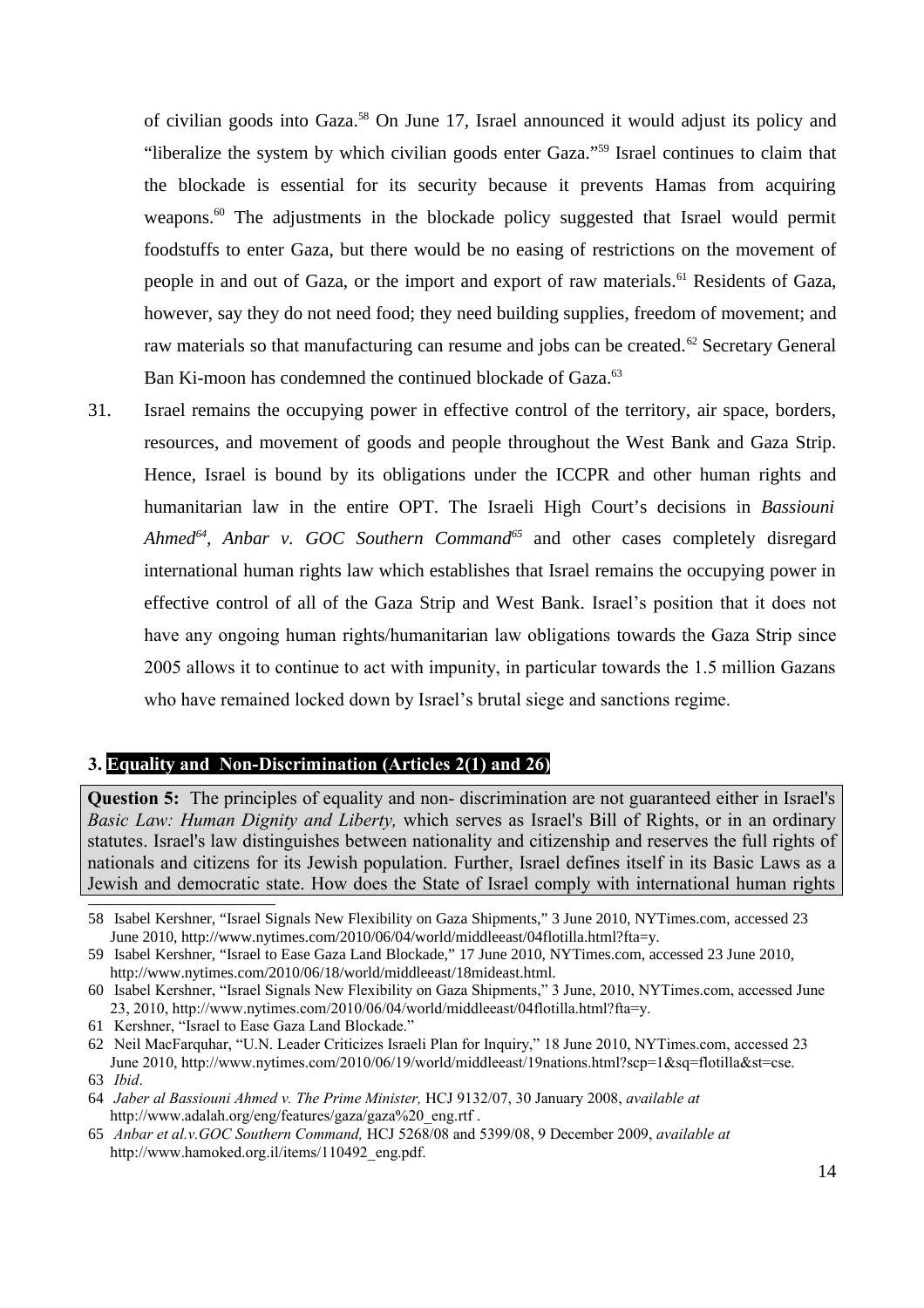law requirements to ensure equal rights to all its citizens, Jews and Palestinians, and protect the latter from racial discrimination?

**Question 6:** In the OPT, the State party applies a different set of laws, rules, policies and practices to Palestinians (military law) than it applies to Israelis and Jewish settlers (Israeli civil law), in relation to freedom of movement, access to land and housing, food, water and medical services. How does the State of Israel reconcile with the principle of non-discrimination in the OPT?

- 32. As Badil's Report has noted, house demolitions, forced evictions, building rights, movement restrictions, and policies of re-entry are all carried out in a fashion that discriminates against Palestinians on the ground of their national origins on both sides of the Green Line, namely in Israel and the OPT. Israel is failing to comply with its legal obligations under international human rights law, including Articles 2(1) and 26 of the ICCPR.
- 33. The institutionalized racial discrimination in the Israeli legal system, based on the distinction between "nationality" and "citizenship," gives first-class rights and benefits to Jews while second-class status is afforded all others, even non-Jewish citizens of the state.<sup>[66](#page-14-0)</sup>
- 34. In the West Bank, one set of laws and policies applies to Palestinians, primarily through military orders, while settlers have exclusive preferential rights extended to them by Israeli domestic law. Two new military orders have the potential of placing thousands of Palestinians at risk of arrest, prosecution, and deportation based on "unclear criteria and without adequate judicial review.<sup>[67](#page-14-1)</sup> The Order regarding Prevention of Infiltration (1650) changes the definition of "infiltrator" from an enemy of the state to anyone in the West Bank without a permit. Human rights organizations are challenging what appears to be a new military permit system with no clear guidelines.<sup>[68](#page-14-2)</sup> The Order regarding Security Provisions (1649) provides for a military committee to review deportations appeals. The Order does not specifically grant the right to appeal or to legal counsel, and, unlike Order 1650, allows deportation within 72 hours.<sup>[69](#page-14-3)</sup>
- 35. According to Adalah, Order 1650 primarily targets Palestinians with ID cards registered in the Gaza Strip, individuals who lack official status such as spouses of Palestinians to whom Israel has refused to grant ID cards, and foreigners in the West Bank visiting or working

http://www.ochaopt.org/documents/ocha\_opt\_the\_humanitarian\_monitor\_2010\_04\_english.pdf.

<span id="page-14-0"></span><sup>66</sup> Roselle Tekiner, "Race and the Issue of National Identity in Israel", *In. J. Middle East Stud*, 23 (1991), 39 - 55. *See also* CESCR, *Concluding Observations, Israel*, E/C.12/1/Add.27, 4 December 1998, para.18; CERD, *Concluding Observations, Israel*, CERD/C/ISR/CO/13, 14 June 2007, para.17.

<span id="page-14-1"></span><sup>67</sup> OCHA, *The Humanitarian Monitor*, April 2010, p. 2,

<span id="page-14-2"></span><sup>68</sup> *Ibid*. at 13.

<span id="page-14-3"></span><sup>69</sup> *Ibid* at 13.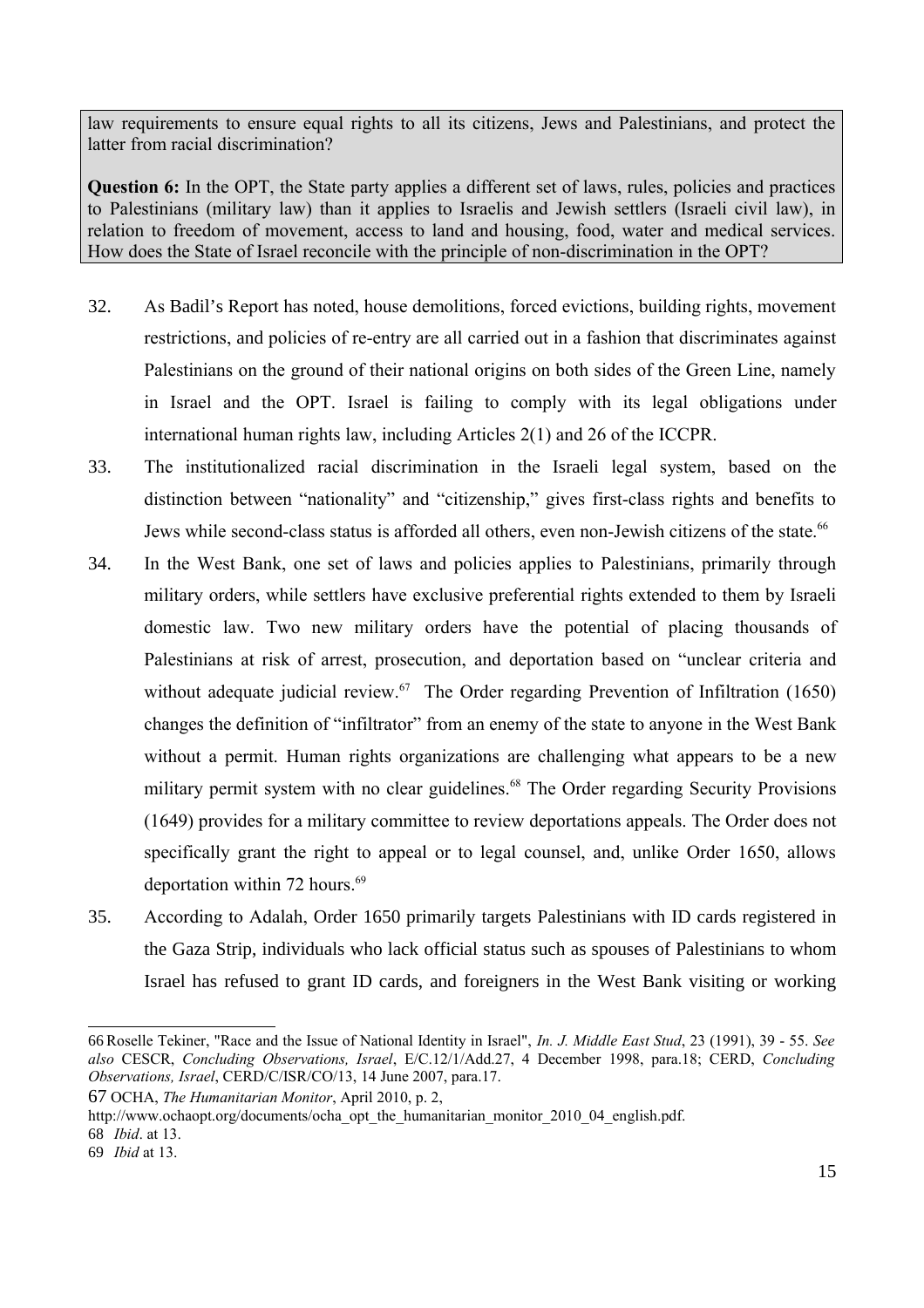there whose visas Israel will not renew. Some of the thousands threatened by the order severely constrain their own movements, fearing arrest and deportation. "At a time when Isrel is promising to 'ease' restrictions in the West Bank, Order 1650 is choking the civilian population."[70](#page-15-0) None of these restrictions apply to Israeli Jews or Israeli settlers.

- 36. The discriminatory regime applies to the movement of people, as well: the hundreds of checkpoints and barriers to movement across the West Bank and East Jerusalem apply only to restrict the movement of Palestinians. OCHA has reported a a 50% increase in the use of "flying checkpoints" between Dec. 2009 and March 2010, although some permanent checkpoints have been removed during this period.<sup>[71](#page-15-1)</sup> OCHA states two possible reasons for this increase: 1) To control movement of Palestinians in areas where fixed checkpoints had been removed, and 2) to attempt to disrupt regular protests in the Jeruselem and Ramallah areas.[72](#page-15-2)
- 37. Though Israel has removed a number of checkpoints, the main existing checkpoints have almost eliminated Palestinian traffic on certain "key routes" that Israeli settlers use for easy access between Israel and the West Bank.<sup>[73](#page-15-3)</sup> To compensate for reduced access on main roads by Palestinians, new secondary roads have developed. However, according to OCHA this has served to further "entrench the exclusion of Palestinians from main roads and contribute to the fragmentation of the West Bank."[74](#page-15-4) OCHA reports that the "general closures" imposed by the Israeli authorities on the West Bank increased from 47 the prior year to 50 days in 2010.<sup>[75](#page-15-5)</sup>
- 38. Palestinian citizens of Israel are afforded no constitutional protection against racial discrimination and are accorded second-class status. [76](#page-15-6) This regime of institutionalized discrimination extends to the OPT, where the apartheid nature of the two separate legal systems means a completely separate set of laws and policies apply to the Jewish settlers and another to the Palestinian population. The entire system contravenes the equality guarantees of ICCPR Articles 2 and 26.

<span id="page-15-0"></span><sup>70</sup> Adalah, *News Release*, *Palestinian and Israeli Human Rights Groups Call for End to Israeli Military West Bank Deportation Policy*, 13 May 2010, http://www.adalah.org/eng/pressreleases/pr.php?file=13\_05\_10.

<span id="page-15-1"></span><sup>71</sup> OCHA, "West Bank Movement and Access Update," June 2010 at p. 8.

<span id="page-15-2"></span><sup>72</sup> *Ibid*. at 8.

<span id="page-15-3"></span><sup>73</sup> *Ibid.*

<span id="page-15-4"></span><sup>74</sup> *Ibid*. at 28.

<span id="page-15-5"></span><sup>75</sup> *Ibid.* at 14.

<span id="page-15-6"></span><sup>76</sup> *See* in this regard, CESCR, *Concluding Observations, Israel*, E/C.12/1/Add.27, 4 December 1998, para.10.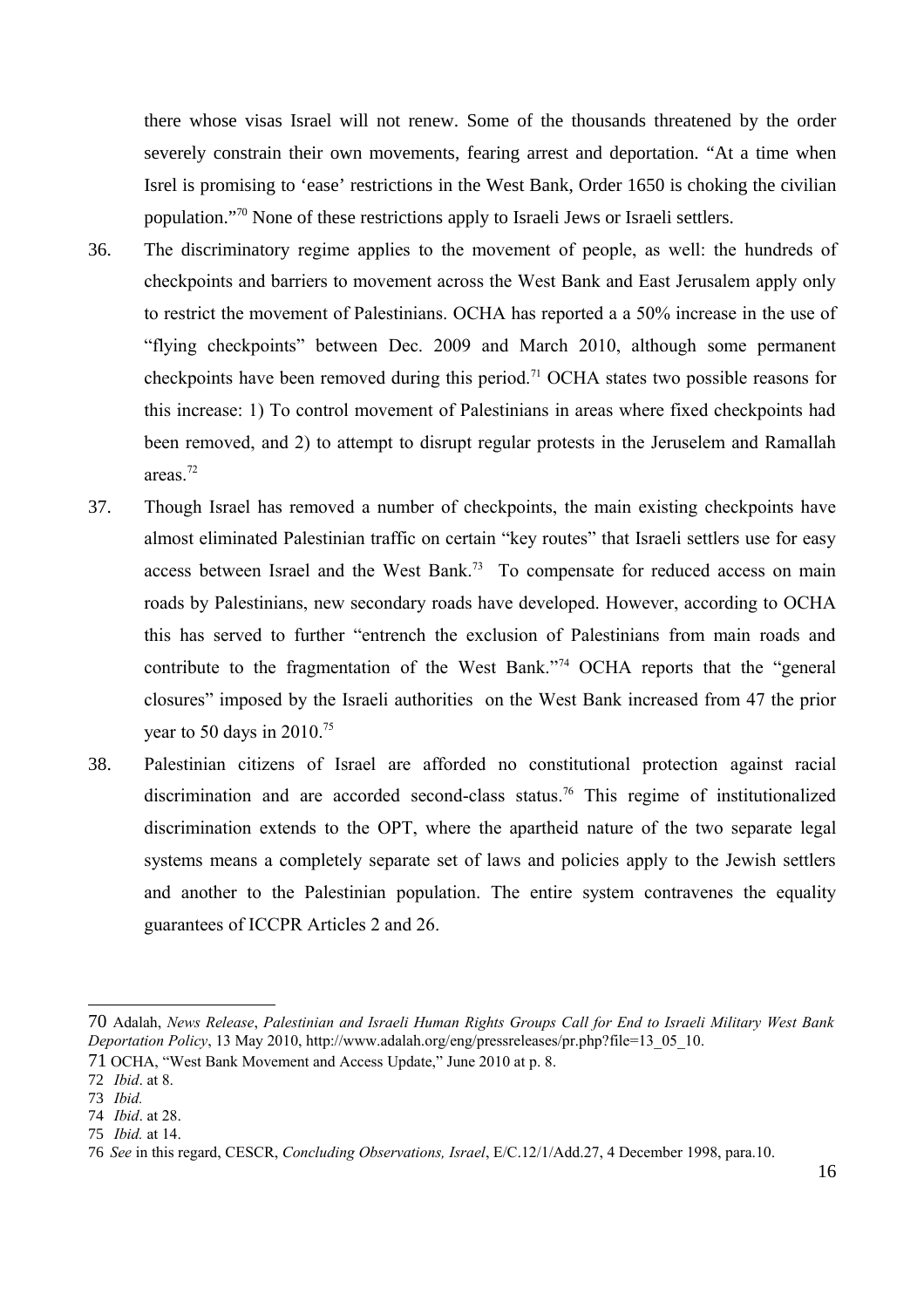## **4. The Right to A Remedy (Article 2)**

- 39. Despite the ongoing and systematic violations of Palestinian rights under the ICCPR, no effective remedy has been provided by the State of Israel to date. There is almost no accountability by Israel for serious and ongoing violations of the rights of Palestinians guaranteed by the ICCPR. Human rights defenders report that complaints of abuse filed to the relevant Israeli authorities are met by inadequate investigations and treated as isolated incidents. Over the decades of occupation, few killings and acts of violence against Palestinians, including those perpetrated by Israeli settlers, have been investigated, indicted, and prosecuted by the Israel authorities."<sup>[77](#page-16-0)</sup>
- 40. In the aftermath of the "Cast Lead" offensive, while the Israeli authorities have issued a number of reports focused on the operation, they have failed to undertake credible investigations into reported IHL and IHR violations.[78](#page-16-1) The Israeli government has dismissed the conclusions of the September 2009 UN Fact Finding Mission on the Gaza Conflict (Goldstone Report), and refused to comply with its recommendations.
- 41. As pointed out by the Goldstone Mission, "the current constitutional structure and legislation in Israel leaves little room, if any, for Palestinians to seek compensation for damage or loss incurred…during Israeli military operations."[79](#page-16-2) The *Civil Wrongs Act* of Israel (amended in 2001, 2002 and 2005) allows only a two-month period within which victims may make claims against the state, and provides immunity to Israeli officials for any claims made by 'subjects of enemy states,' or members of 'terrorist organizations.'[80](#page-16-3)
- 42. The same lack of accountability marks Israel's response to the outcry against its attack on the Gaza aid flotilla. Prime Minister Netanyahu announced that Israel would set up its own investigation into the events surrounding its raid on the Gaza convoy. Israel has rejected a United Nations proposal for an international panel to investigate the deadly May 31 interception of the flotilla.<sup>[81](#page-16-4)</sup> The ICRC declared in a June 14, 2010 news release that the

<span id="page-16-0"></span><sup>77</sup> OCHA, *2010 Consolidated Appeal*, at p. 28

[http://ochadms.unog.ch/quickplace/cap/main.nsf/h\\_Index/CAP\\_2010\\_oPt/\\$FILE/CAP\\_2010\\_oPt\\_SCREEN.pdf?](http://ochadms.unog.ch/quickplace/cap/main.nsf/h_Index/CAP_2010_oPt/$FILE/CAP_2010_oPt_SCREEN.pdf?OpenElement) [OpenElement.](http://ochadms.unog.ch/quickplace/cap/main.nsf/h_Index/CAP_2010_oPt/$FILE/CAP_2010_oPt_SCREEN.pdf?OpenElement)

<span id="page-16-1"></span><sup>78</sup> *Ibid.* at 28.

<span id="page-16-2"></span><sup>79</sup> Goldstone Report, A/HRC/12/48, p.520, para. 1670.

<span id="page-16-3"></span><sup>80</sup> *Civil Wrongs (Liability of the State) Law, 5712-1952 (as amended, 2001, 2002, 2005),* English translation *available at [http://www.adalah.org/features/compensation/law-e.pdf.](http://www.adalah.org/features/compensation/law-e.pdf)* 

<span id="page-16-4"></span><sup>81</sup> Haaretz.com, *PMO officially announces internal Gaza flotilla raid investigation panel*, 14 June 2010, http://www.haaretz.com/news/diplomacy-defense/pmo-officially-announces-internal-gaza-flotilla-raid-investigationpanel-1.295957.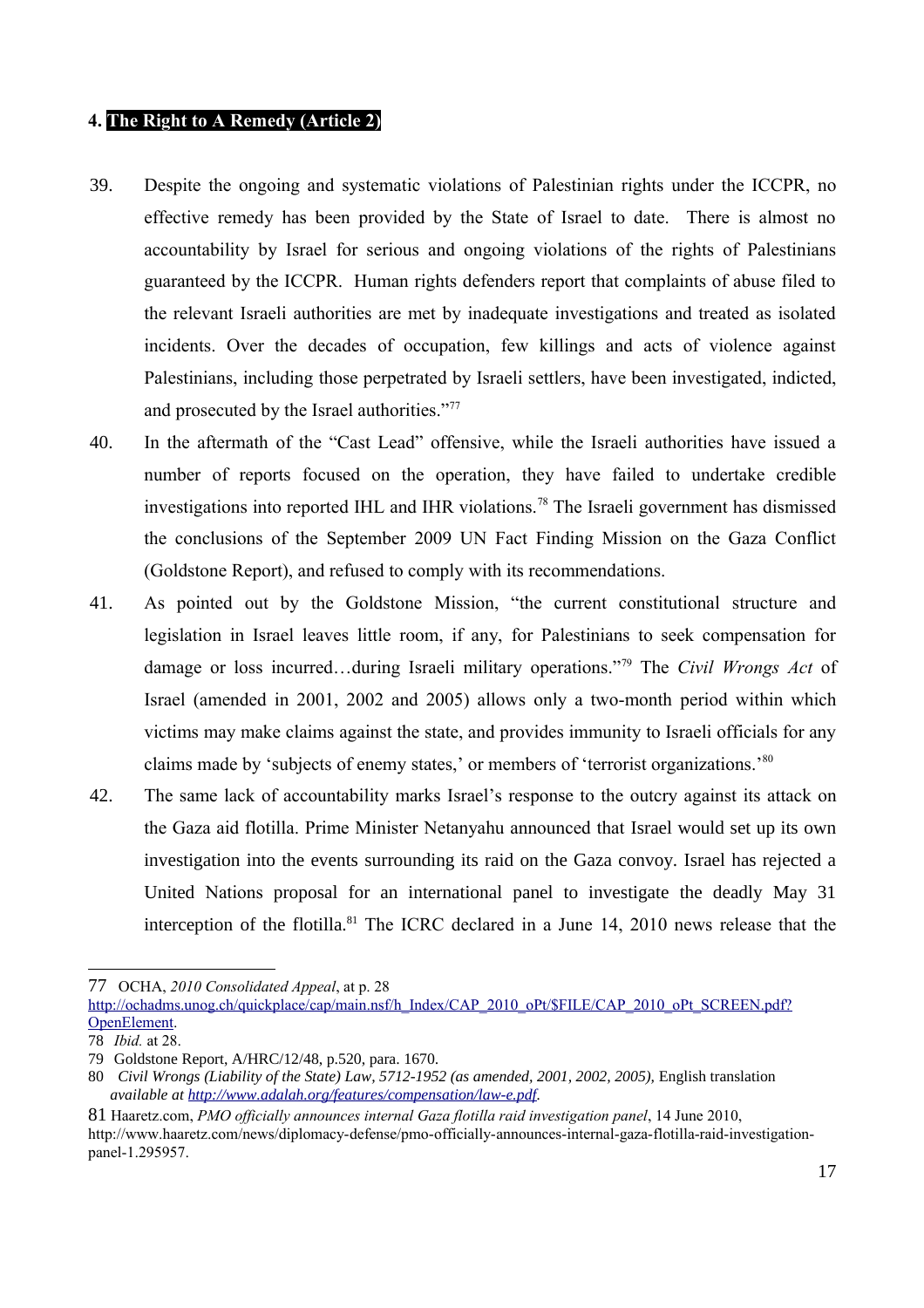blockade of the Gaza Strip, which is now in its fourth year, is a collective punishment imposed against the 1.5 million people living in Gaza in contravention of Israel's international obligations.<sup>[82](#page-17-0)</sup>

- 43. B'Tselem has filed 220 complaints since September 2000, when the second intifada began, regarding cases of Israeli violence against Palestinians or destruction of their property. B'Tselem reports that, to the best of its knowledge, investigations have begun in 124 cases. Only nine of those investigations resulted in indictments. The Israeli Police closed another 33 cases without taking any action against anyone involved, and there had been no decision in any of the other cases. The Israeli Police have not even responded to fifty-six of B'tselem's complaints.<sup>[83](#page-17-1)</sup>
- 44. B'tselem has filed forty complaints regarding incidents in which it suspected that Israeli security forces either failed to intervene during settler violence or took part in the violence since the second intifada began. Five of those cases are being investigated. $84$  B'tselem documented instances of settler violence when security forces failed to make advance preparations, although such events were predictable, or did not investigate the individuals who were involved.<sup>[85](#page-17-3)</sup>
- 45. In decisions on the Occupied Territories, the Israeli High Court has found almost universally in favor of the state, giving enormous deference to state agencies even where binding international norms cut to the contrary. For example, on the issue of the applicability of the Fourth Geneva Convention., the Court has claimed that the humanitarian provisions of the Convention will apply to the Occupied Territories, but has declined to rule that the Fourth Geneva Convention applies as a matter of law to the Territories. It has also declined repeatedly to rule on the legal status of the Israeli settlements.<sup>[86](#page-17-4)</sup> The High Court has also applied a dual system of 'justice' in civil claims, one for Palestinians, and another for Jews. In the thousands of claims made by Palestinians from 1948 to the present to challenge home demolitions, land expropriation, closures, and other measures, the High Court has rarely ruled in their favor, and even the few favorable rulings have not been implemented by the

<span id="page-17-0"></span>82 OCHA, *Protection of Civilians*, 9 – 15 June 2010, p. 4

<span id="page-17-1"></span>http://www.ochaopt.org/documents/ocha\_opt\_protection\_of\_civilians\_2010\_06\_18\_english.pdf. 83 B'Tselem 2009 Annual Report at p. 28.

<span id="page-17-2"></span><sup>84</sup> *Ibid*. at 28.

<span id="page-17-3"></span><sup>85</sup> *Ibid*. at 28-29.

<span id="page-17-4"></span><sup>86</sup> *See generally,* David Kretzmer, The Occupation of Justice, The Supreme Court and the Occupied Territories  $(2002)$ .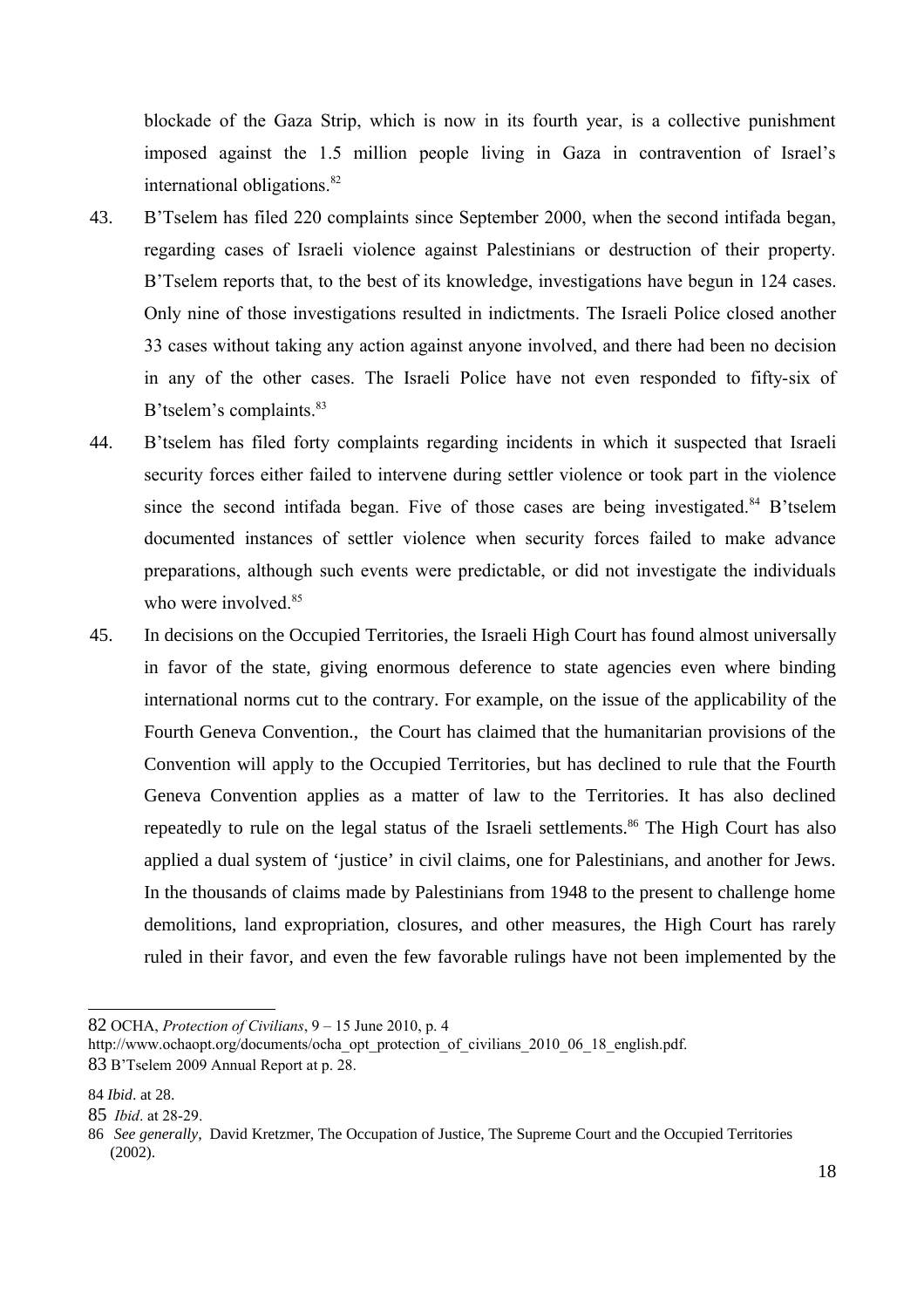state.<sup>[87](#page-18-0)</sup>

46. In the absence of accountability, the state has developed a "culture of impunity" which defies international law, escalates violence and further degrades the rights of Palestinians. According to the September 2009 UN Fact Finding Mission on the Gaza Conflict (Goldstone Report), there is an "urgent need for accountability in the OPT to support protection of civilians, justice for victims and a durable peace agreement."<sup>[88](#page-18-1)</sup> Israel has failed to implement any effective legal process that would guarantee Palestinians the right to remedy required by Article 2 of the ICCPR.

## **5. Prohibition on Torture (Article 7): Violence and Harassment by Jewish Settlers in the OPT**

**Question 7:** Please provide a list of all complaints submitted to the state concerning violence committed by Jewish settlers against Palestinian individuals and property; all steps taken by the state to investigate and prosecute such crimes; the reasons for dismissing any and all such complaints that the state has failed to prosecute. What are the measures taken by the State party to protect Palestinian civilians and prevent such violence and to hold those responsible accountable?

- 47. Palestinian civilians in the OPT continue to be subject to widespread and systematic Jewish settler harassment and violence, including physical assault, criminal trespassing, property destruction, threats of violence, abuse and intimidation, killing of animals, desecration of cemeteries and mosques, dumping of waste, sexual harassment, as well as killings.
- 48. Threats of violence against Palestinians rose in the aftermath of the government's freeze on construction in November 2009 in the settlements. Some of this rise in violence appears to be a consequence of the "price tag" tactic employed by settlers to discourage the government from evacuating 'outposts.'[89](#page-18-2)
- 49. OCHA stated that settler violence is on the rise and has recorded more than twice the number of settler attacks on Palestinians so far in 2010 than the average of the past four years for the same period – "120 compared to 54 incidents".<sup>[90](#page-18-3)</sup> In addition to attacks on Palestinian indivudals, OCHA also reported eighteen incidents in May involving attacks on Palestinian property by settlers.<sup>[91](#page-18-4)</sup> In 2010, one Palestinian child has been killed and 56

<span id="page-18-4"></span>91 *Ibid.*

<span id="page-18-0"></span><sup>87</sup> *See* Hussein Abu Hussein and Fiona McKay, Access Denied: Palestinian Access to Land in Israel (2003). *See also*, Eyal Benvenisti and Dahlia Shaham, *[Facially Neutral Discrimination and the Israeli Supreme Court](http://www.law.nyu.edu/journals/jilp/issues/jilpvolume36/ECM_PRO_059606)*, 36 N.Y.U. J.

INT'L L. & POL. 677 (2004).

<span id="page-18-1"></span><sup>88</sup> *Ibid*.

<span id="page-18-2"></span><sup>89</sup> OCHA, *The Humanitarian Monitor*, May 2010 at p. 4.

<span id="page-18-3"></span><sup>90</sup> OCHA, *The Humanitarian Monitor*, May 2010 at p. 3.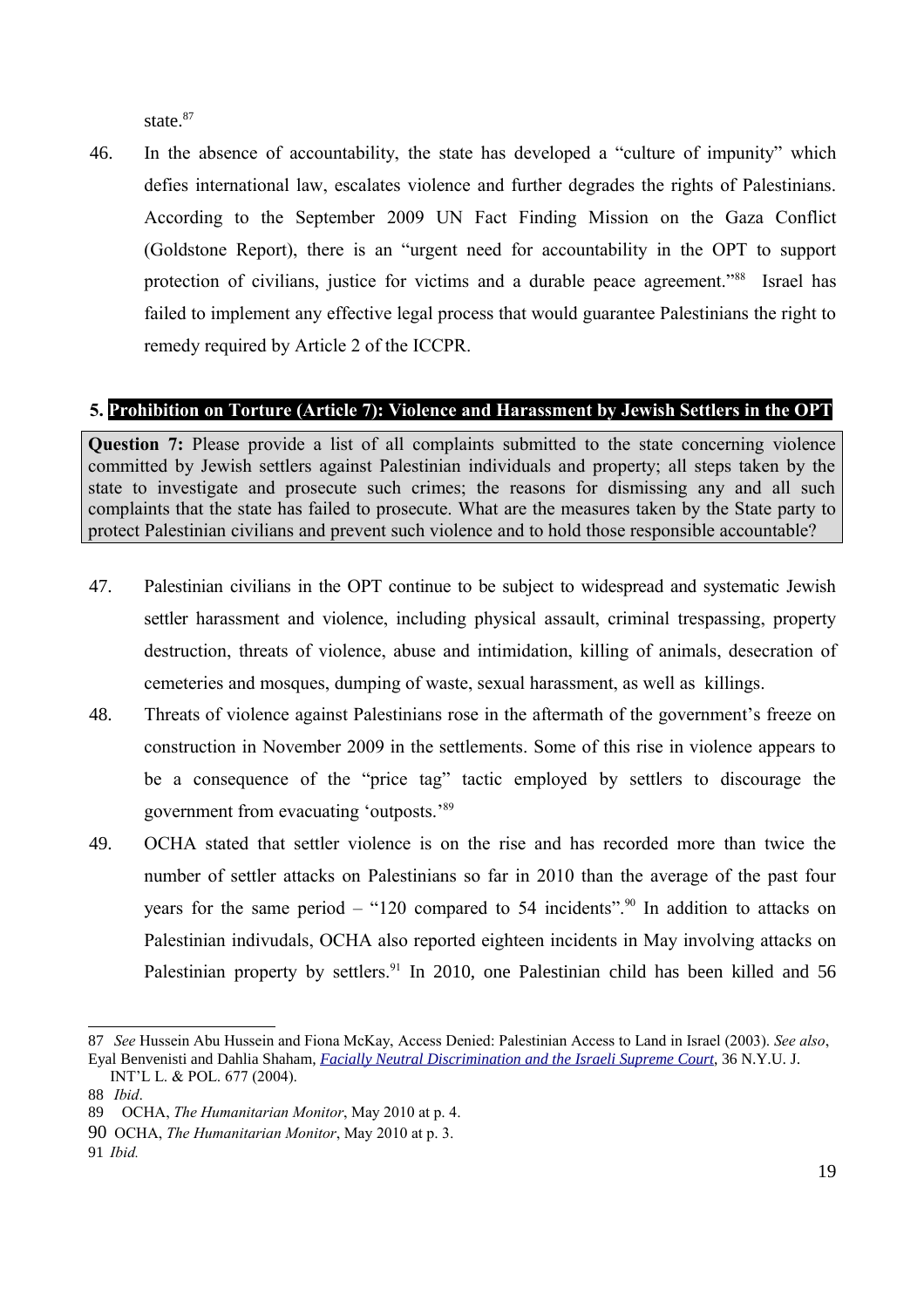Palestinians and 29 settlers injured in the context of settler-related incidents."<sup>[92](#page-19-0)</sup>

50. Settler violence against Palestinians and their property has risen dramatically over the last year, apparently condoned by the Israeli military and state officials. Moreover, the lack of a legal process to provide any remedy for Palestinians against settler perpetrators results in Palestinians living in constant fear of harm to themselves and their property. Settler violence causes Palestinians great physical and mental suffering amounting to torture and/or cruel, inhuman and degrading treatment or punishment by private persons who are within Israel's control $^{93}$  $^{93}$  $^{93}$ 

### **6. Freedom of Movement and Freedom to Choose a Residence (Article 12(1) )**

## **Forced Displacement in the OPT and in Israel**

**Question 8:** Please comment on the information that the State party is carrying out arbitrary and discriminatory dispossession and displacement of Palestinian civilians (refugees and non-refugees) in the OPT, including East Jerusalem.

**Question 9:** Please provide an explanation for the systematic pattern of denial of building permits to Palestinians in occupied East Jerusalem and Area C of the West Bank. And please clarify who is responsible for decisions regarding home demolitions.

**Question 10:** Please provide information on measures taken to ensure that town plans accommodate the Palestinian housing needs and developments in both occupied East Jerusalem and Area C.

## *Home Demolitions and Forced Evictions*

51. As Badil's Report describes in detail, Israel has implemented a wide range of measures to restrict and deny Palestinians freedom of movement and residence in the OPT. As with its other policies, such measures apply almost exclusively to Palestinians, and not to Jewish settlers or Jewish citizens of Israel. The severe barriers to freedom of movement are also continuing to cause forcible displacement among the Palestinian population. These policies and practices constitute violations of Articles 12 and 2 since they are carried out on a discriminatory basis. Such measures, carried out exclusively on the basis of nationality and ethnicity, also fit within the definition of apartheid.

<span id="page-19-0"></span><sup>92</sup> OCHA, *Protection of Civilians*, 9 – 15 June 2010 at p. 2.

<span id="page-19-1"></span><sup>93</sup> See also *Dzemajl v. Yugoslavia*, Communication No.161/2000, U.N. Doc. CAT/C/29/D/161/2000(2002).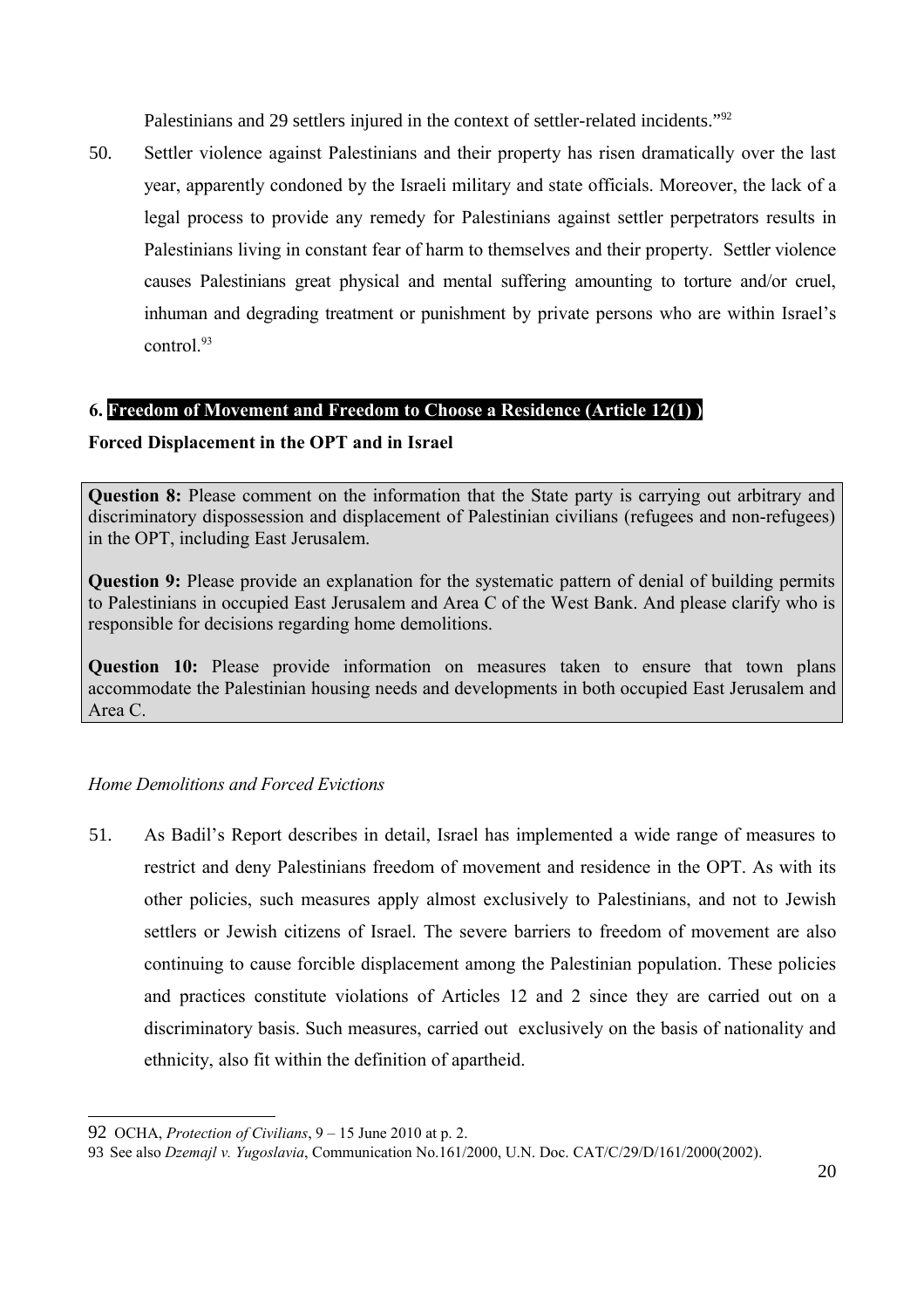- 52. The demolition of Palestinian-owned homes and displacement were the subject of extensive discussion in Special Rapporteur John Dugard's Report of January 2008. [94](#page-20-0) As Badil's Report noted, between 1967 and the beginning of 2009, Israel demolished over 24,100 Palestinian homes and structures, displacing over 128,700 Palestinians in occupied West Bank, East Jerusalem, and the Gaza Strip.<sup>[95](#page-20-1)</sup>
- 53. As of June 15, 2010, 70 Palestinian-owned structures in Area C have been destroyed by Israeli authorities. The destruction has displaced 129 people. Five other structures have been destroyed in east Jerusalem. In the first six months of 2009, Israeli authorities destroyed 133 structures in Area C and 36 structures in East Jerusalem, displacing 450 people.<sup>[96](#page-20-2)</sup>
- 54. In January 2010, Israeli forces demolished the village school, 12 animal pens, and the homes of 100 Palestinians in Khirbet Tana.<sup>[97](#page-20-3)</sup> According to UN estimates, there are  $4,800$ demolition orders currently pending against Palestinians living in the OPT.<sup>[98](#page-20-4)</sup>

**Question 11:** Please provide detailed information about the widespread and systematic forced evictions of Palestinians, refugees and non-refugees, in the OPT, and whether the State party provides legal advice, assistance and compensation to the evictees.

**Question 12:** Please explain how the State party provides protection to Palestinian residents of a property with a contested ownership who are at risk of forced eviction while the case is pending before national courts.

**Question 13:** Please comment on the information that the State party has recognized claims of ownership by Jewish individuals or associations prior to 1948, while failing to recognize the rights of Palestinian refugees to reclaim lost land and property.

55. Israel has stepped up the enforcement of closed military zones and firing zones, leading to many more forcible evictions in various Jordan Valley locales. More than 80 percent of the demolitions in Area C during 2009 occurred in designated "firing zones". The constant threat of eviction causes families in these areas to live in a persistent state of fear and insecurity. Many of the communities base their livelihood on herding, and have few available options that would allow them to legalize their status and also earn a living. Many

<span id="page-20-0"></span><sup>94</sup> J. Dugard, *Report of the Special Rapporteur on the situation of human rights in the Palestinian territories occupied since 1967*, para. 41, UN Doc. A/HRC/7/17 (21 January 2008).

<span id="page-20-1"></span><sup>95</sup> Israeli Committee Against House Demolitions (ICAHD), *Statistics on House Demolitions (1967 – 2009)* as of 19 January 2009, and the Inter-Agency Rapid Shelter/NFI Assessment undertaken between 22 January and 2 February 2009.

<span id="page-20-2"></span><sup>96</sup> OCHA*, Protection of Civilians*, 9 – 15 June 2010 at p. 2.

<span id="page-20-3"></span><sup>97</sup> *Ibid.* at 5.

<span id="page-20-4"></span><sup>98</sup> Amnesty International, *As Safe as Houses: Israel's Demolition of Palestinian Homes*, June 2010, p. 3, http://www.amnesty.org/en/library/asset/MDE15/006/2010/en/a76d04ee-6672-4498-a8b9- 0a86e6942bb9/mde150062010en.pdf.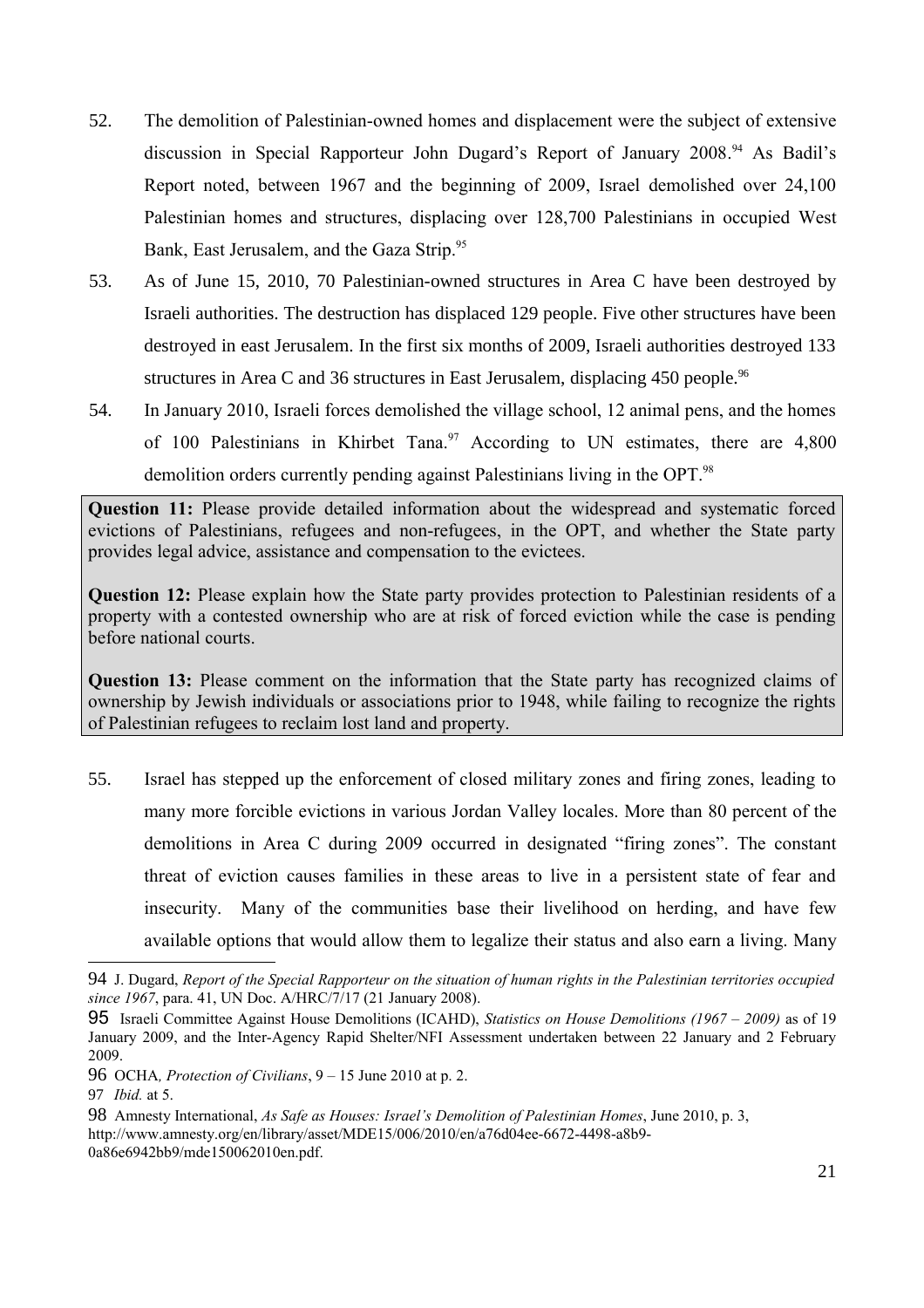evicted people in this area end up rebuilding their structures in the same area following demolition<sup>[99](#page-21-0)</sup>

- 56. Two new military orders entered into force on April 13, 2010 which "broaden the existing definition of 'infiltration' in the occupied West Bank." The new orders would criminalize every person present in the West Bank and subject them to deportation.<sup>[100](#page-21-1)</sup>
- 57. Dispossession and displacement are aimed at creating Jewish majorities in every area within Israel.<sup>[101](#page-21-2)</sup> Adjacent to the Judea and Samaria Police Headquarters are a group of wooden and tin structures belonging to members of the Sawahreh Bedouin tribe. Under Outline Plan 420/4 for building in the area known as E-1, to the north of Ma'ale Adumim, this area is intended for construction of housing for settlers. The plan has not yet been approved."[102](#page-21-3)
- 58. The most recent forced evictions and home demolition of Palestinian-owned property fit in the pattern of planned expansion of Jewish-only colonies throughout the West Bank and East Jerusalem. Once again, these measures are deliberate, institutionalized discrimination reinforcing the apartheid nature of 'separate and unequal' treatment of Jews and Palestinians. As Badil noted in its Report, these measures have a single goal: to take over the maximum amount of land with a minimum number of Palestinians, and replacing them with Jewish-only colonies.

### *Israel's "Quiet Transfer" Policy: Revocation of Residency Status*

**Question 14:** Please provide detailed information about the policy of revocation of the residency status of Palestinian Jerusalemites, and explain why the State party does not reinstate the residency status of those Palestinians.

59. Israel has instituted a new policy that will almost completely eliminate the possibility of

<span id="page-21-0"></span><sup>99</sup> OCHA, The Humanitarian Monitor, January 2010, p. 7,

http://www.ochaopt.org/documents/ocha\_opt\_the\_humanitarian\_monitor\_2010\_01\_31\_english.pdf.

<span id="page-21-1"></span><sup>100</sup> Al-Haq, *Al-Haq's Legal Analysis of Israeli Military Orders 1649 & 1650: Deportation and Forcible Transfer as International Crimes*, http://www.alhaq.org/pdfs/legal-analysis-of-new-israeli-military%20Orders.pdf. Regarding Orders 1649 and 1650, *see also*: Al Mezan Center For Human Rights, *Public Statement: The EMHRN condemns Israeli Military Orders Threatening the Mass Transfer of West Bank Palestinians*, 13 April 2010, http://www.mezan.org/en/details.php?id=10070&ddname=expel&id\_dept=12&p=center;

Al Mezan Center For Human Rights, *Israel Implements New Military Order 1650; Authorities Expel Palestinian Man from the West Bank to the Gaza Strip*," 22 April 2010, http://www.mezan.org/en/details.php? id=10008&ddname=expel&id\_dept=9&p=center

Al Mezan Center For Human Rights, *Palestinian and Israeli Human Rights Groups Call for End to Israeli Military West Bank Deportation Policy*, 13 May 2010, http://www.mezan.org/en/details.php? id=10105&ddname=expel&id\_dept=31&p=center.

<span id="page-21-2"></span><sup>101</sup> J. Cook, *On the Margins* (2006), p. 7.

<span id="page-21-3"></span><sup>102</sup> B'Tselem 2009 Annual Report at p.27.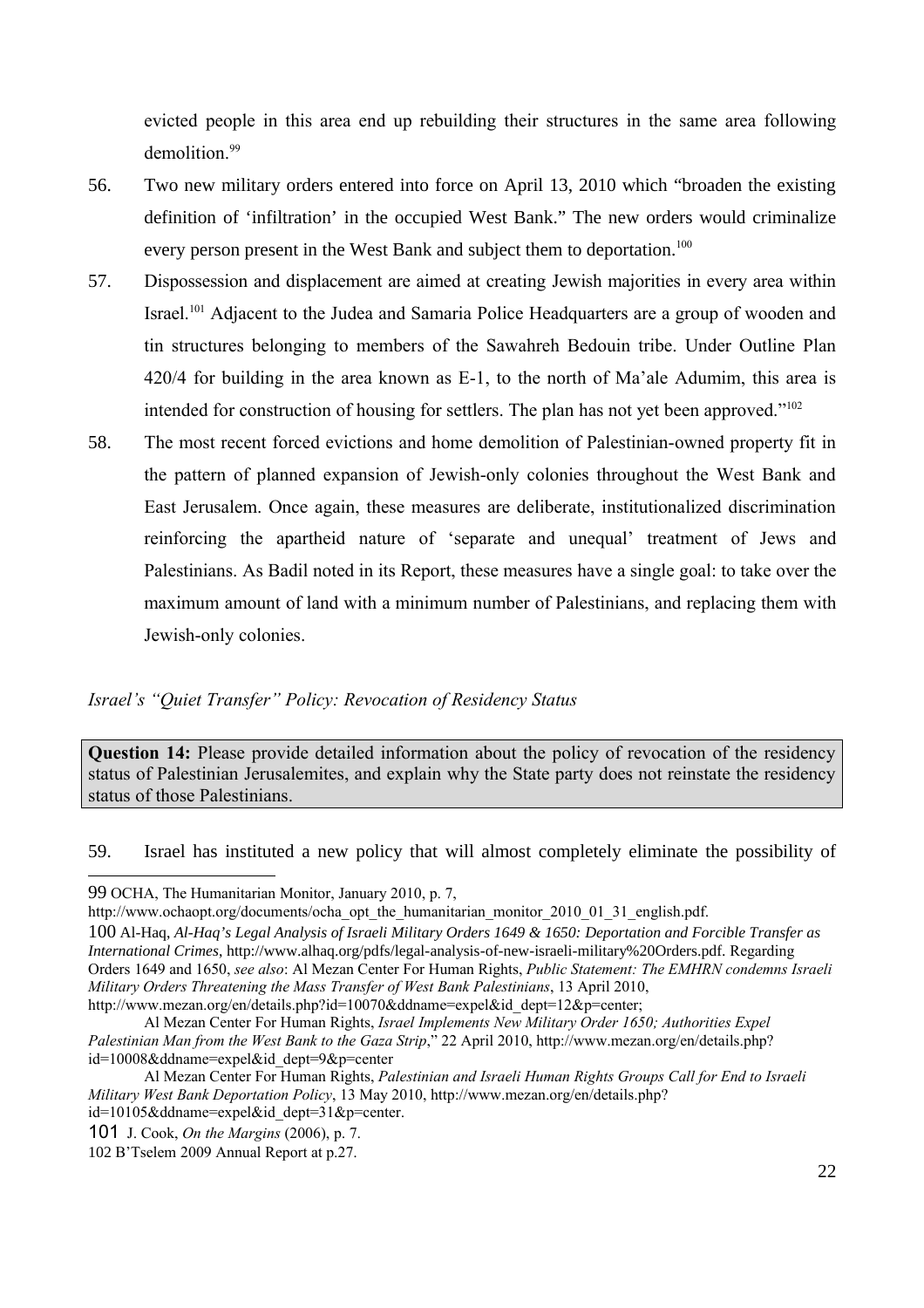relocation from Gaza to the West Bank. The policy is that unification of parents and children or spouses does not constitute 'humanitarian' grounds justifying the grant of family unification permits in the West Bank. Israel's definition of "humanitarian" under the new procedures would prohibit an orphaned child in the Gaza Strip from uniting with his parent in the West Bank if there were any relative in Gaza who could care for him. This policy represents another Israeli effort to deepen the gulf between the West Bank and the Gaza Strip. $103$ 

- 60. In 2008, Israel passed an Amendment No. 9 (Authority for Revoking Citizenship) to article 11 of the Citizenship Law (1952) that revokes citizenship due to "breach of trust or disloyalty to the state". "Breach of trust" is defined broadly to include "the act of naturalization or obtaining permanent residency status in one of nine Arab and Muslim states which are listed by the law, and the Gaza Strip." Citizenship can be revoked even without a criminal conviction. $104$
- 61. A 2003 temporary order prohibits family unification where one spouse is a resident of the OPT and the other is an Israeli citizen. Amendments to the order, passed in 2007 and 2008, expanded the prohibition. It now includes citizens and residents of Iran, Lebanon, Syria, Iraq and residents of the Gaza Strip. The Knesset has consistently extended the temporary order, so that it is, in effect, a permanent law. . "Thousands of Palestinian families have been affected by the law, forced to split apart, move abroad or live in Israel in fear of constant deportation."<sup>[105](#page-22-2)</sup>
- 62. In 2007, Israel instituted a policy of defining as "illegal aliens" all Palestinians from the Gaza Strip who were present in the West Bank without a permit. Israel refuses to transfer the registered address of a Palestinian from Gaza to the West Bank, even if s/he has lived in the West Bank for years."[106](#page-22-3) "In 2008, the Knesset approved the Citizenship Law (Amendment No. 9) (Authority for Revoking Citizenship) which allows citizenship to be revoked on the grounds of breach of trust vis-à-vis the state. $x$  Proceedings have been launched to revoke the citizenship of several Palestinian citizens of the state based upon

<span id="page-22-0"></span><sup>103</sup> HaMoked, *News Release*, *13 Human Rights Organizations Petition the Supreme Court: Israel should not Determine which Parent a Palestinian Child Lives with*, 15 March 2010*,* http://www.hamoked.org.il/news\_main\_en.asp?id=899.

<span id="page-22-2"></span><span id="page-22-1"></span><sup>104</sup> Adalah, *Special Report: 10 Discriminatory Laws*, June 2010, http://www.adalah.org/eng/10.php. 105 *Ibid.*

<span id="page-22-3"></span><sup>106</sup> Badil, *Revocation of Residency Rights*, http://www.badil.org/en/component/k2/item/1367-revocation-of-residencyrights.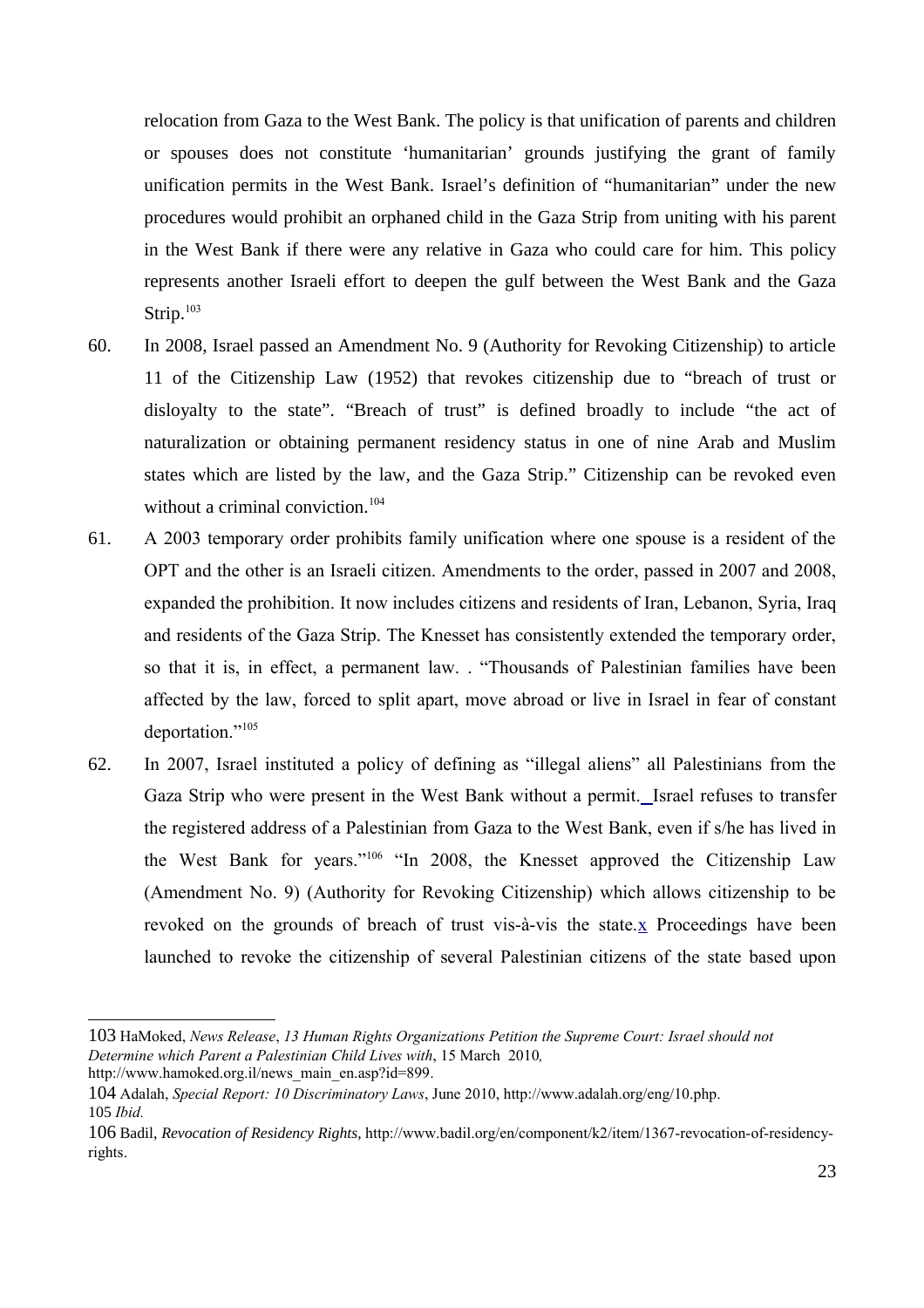security pretexts, including some elected parliamentarians."<sup>[107](#page-23-0)</sup>

## *The Closure Regime and Movement Restrictions*

**Question 15:** Please comment on the information that restrictions imposed by the State party on the freedom of movement of the Palestinian civilians in the OPT is systematic and discriminatory.

**Question 16:** Which permissible purpose does the closure obstacles imposed within the OPT and away from the borders of the State party serve?

**Question 17:** Please explain why the State party does not immediately cease the blockade imposed on the Gaza Strip, in order to allow free access of civilians, goods and services from and into the Gaza Strip.

- 63. According to OCHA, at the end of March 2010, there remained 505 obstacles to internal Palestinian movement in the West Bank. Among the obstacles are 65 permanently staffed checkpoints, 22 partial or ad-hoc checkpoints, and 418 physical but unstaffed barriers. Though the checkpoint figure includes 11 checkpoints in the Hebron City area, approximately eighty other obstacles have been left out because they have not been counted in the past and adding them would alter the "continuity of the data." Also absent from the figure are 63 "Barrier gates" allowing access to agricultural land. By the end of OCHA's reporting period in March 2010, 246 old obstacles had been removed and 125 new obstacles had been created for a total of 505, a 19% reduction from the number of obstacles reported in March 2009. [108](#page-23-1)
- 64. Israel announced new measures on May 24, 2010 that would open a key route east of Jerusalem for Palestinian traffic, though "no significant improvement took place in the access of Palestinians to areas behind the Barrier, including East Jerusalem, and to land and rural communities in the Jordan Valley."[109](#page-23-2)

**Question 18:** Why does the State party not allow those who were internally displaced during the 1948 war and its immediate aftermath to return and repossess their property?

**Question 19:** Why did the State of Israel decide to relocate inhabitants of the "unrecognized" Bedouin villages rather than to recognize these villages? Why does not the State party allow the Bedouin to live in their traditional ancestral lands, and recognize their right to develop, control and use their communal land?

<span id="page-23-0"></span>107 *Ibid.*

<span id="page-23-1"></span><sup>108</sup> OCHA, *West Bank Movement and Access Update*, June 2010 at p. 4,

<span id="page-23-2"></span><sup>109</sup> OCHA, *West Bank Movement and Access Update*, June 2010 at p. 1.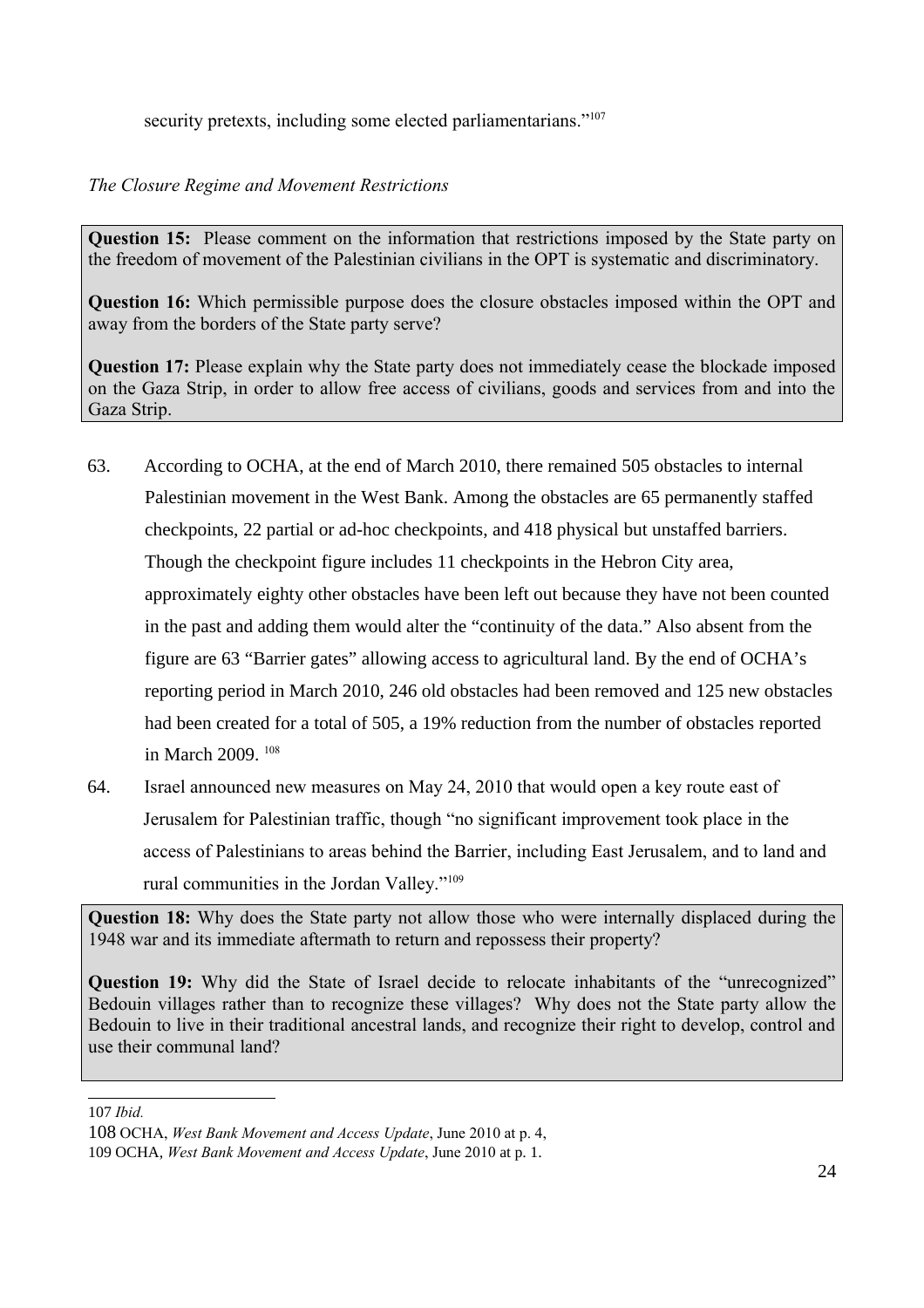**Question 20:** Please provide information on plans to depopulate the Bedouin "unrecognized" villages, and whether the State party enhanced its efforts to consult with the inhabitants of these villages and obtain the free and informed consent of the affected population prior to their relocation.

**Question 21:** Please provide segregated information on the number of Jewish and Palestinianowned structures in all of Israel, which have been demolished since 2003 and provide the reason. How many Palestinian citizens of Israel have been evicted from their homes since 2003 and for what reason?

**Question 22:** Please comment on the information that the eviction and demolition orders against Palestinian citizens of Israel are issued and implemented in a discriminatory manner.

# **7. The Rights to Return and Property Restitution (Articles 12(4) and 2(3))**

**Question 23:** Why does the State party not revise its re-entry policies and respect the right of the 1948 and 1967 Palestinian refugees to return to their homes of origin as envisaged in the ICCPR?

**Question 24:** What measure did the State party take to promote the right of Palestinian refugees to property restitution and compensation for the loss and damage?

**Question 25:** How does the amendment of the *Israel Land Administration Law (Amendment No.7) (2009)* protect the property rights of the Palestinian refugees?

## **III. RECOMMENDATIONS FOR CONCLUDING OBSERVATIONS**

- 1. Badil calls on the HRC to insist that Israel respect the right of the Palestinian people to selfdetermination; repeal the discriminatory land laws; cease all Jewish colonial expansion and construction in the OPT and East Jerusalem; cease all further confiscation of Palestinian land; dismantle the Wall as required by the ICJ and halt all further construction; and make reparations for all damages caused as a result of the State party's actions. Badil requests the HRC to conclude that Israel has instituted an apartheid regime vis-à-vis the Palestinian people, and that it is incumbent on all state parties to the ICCPR to institute sanctions against Israel until the apartheid system is dismantled.
- 2. Badil urges the HRC to call on Israel to implement its human rights obligations under the ICCPR in relation to the Palestinian population in the OPT, including the occupied Gaza Strip. Badil requests the HRC to declare the siege and sanctions on the Gaza Strip to be illegal collective punishment; to require Israel to comply with the human rights obligations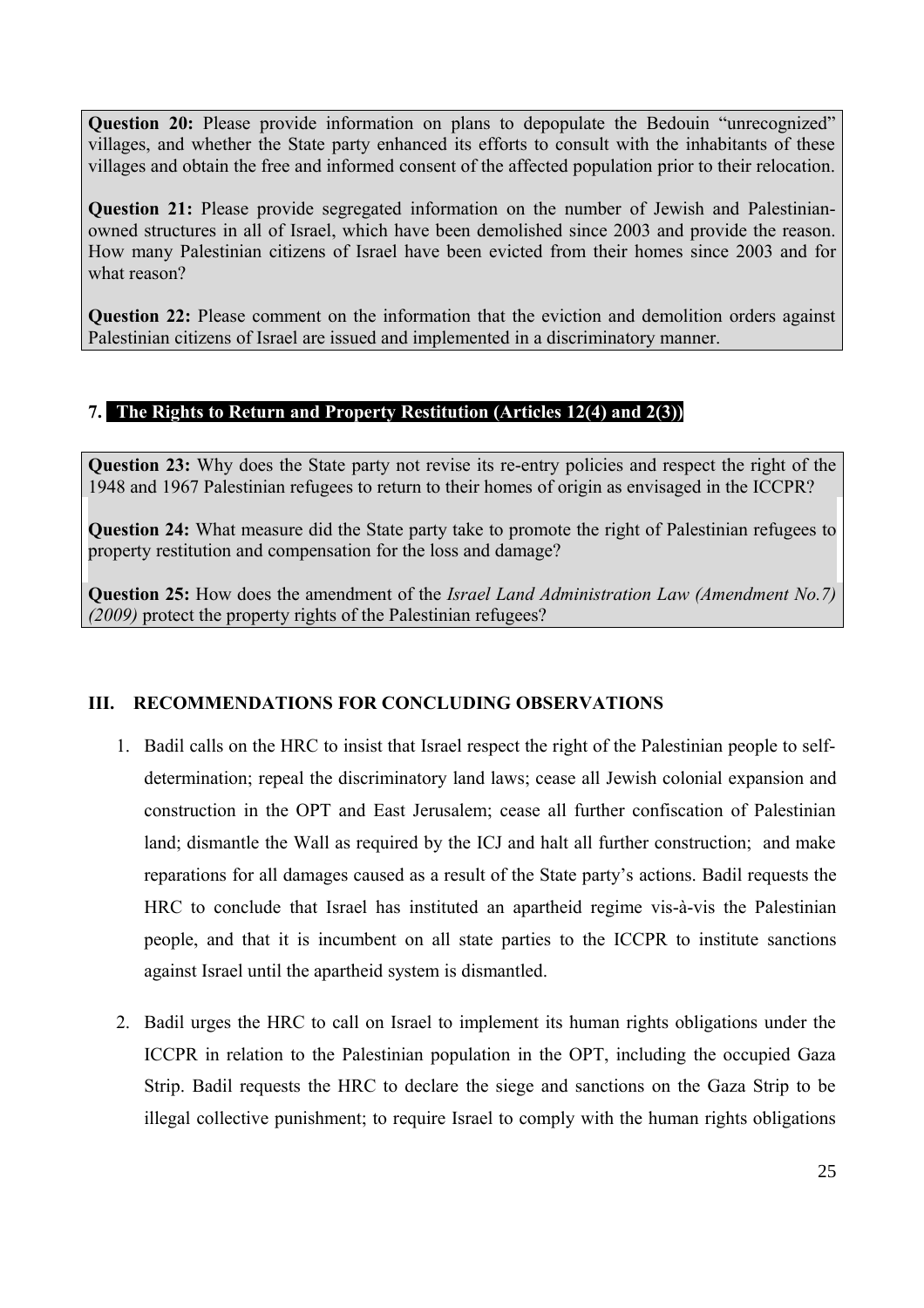outlined in the Goldstone Report and the ICJ Opinion on the Wall; and for all state parties to the ICCPR to institute sanctions against Israel until it complies with its obligations under the ICCPR, lifts the sanctions on Gaza, and applies the full measure of rights guaranteed to the entire Palestinian population throughout the OPT.

- 3. Badil calls on the HRC to urge the State of Israel to ensure that the principles of equality and non-discrimination will be enacted as general norms of high status in domestic law; to review its re-entry policies; ensure equality of treatment for all its citizens (Jews and Palestinians); and halt its discriminatory policies and practices against the Palestinians in the OPT.
- 4. Badil urges the HRC to call on Israel to fulfill its legal obligations vis-à-vis the Palestinian population in the OPT; to take positive measures to protect these civilians against settler violence or any other act which impairs the enjoyment of the rights under ICCPR; and to take appropriate measures and exercise due diligence to prevent, promptly and impartially investigate, and punish the perpetrators, and redress the harm caused by the acts of these settlers<sup>[110](#page-25-0)</sup>
- 5. Badil recommends the HRC urge Israel to immediately halt the forced displacement and dispossession of Palestinian civilians, including refugees, in the OPT, and facilitate the return of those who have been displaced as a result of forced evictions and/or house demolitions; and to protect Palestinians' property rights and ensure property restitution and compensation for any damage in compliance with Article 2(3) of the ICCPR, and to ensure that Palestinians at risk of displacement have access to adequate planning and legal advice and assistance.
- 6. Badil urges the HRC to call on Israel to immediately cease the revocation of residency of the Palestinians in occupied East Jerusalem and to reinstate the residency of all Palestinians whose residency has been revoked.
- 7. Badil recommends the HRC urge Israel to immediately end the illegal blockade on the Gaza Strip and allow freedom of movement for Palestinians within the OPT, namely within the West Bank including East Jerusalem, between the West Bank and the Gaza Strip, and

<span id="page-25-0"></span><sup>110</sup> HRC, *General Comment No.31: Nature of the General Legal Obligation Imposed on States parties to the Covenant*, CCPR/C/21/Rev.1/Add.13, para.8. See also Committee against Torture, *Concluding Observations, Israel,* CAT/C/ISR/CO/4, 14 May 2009, para.32.